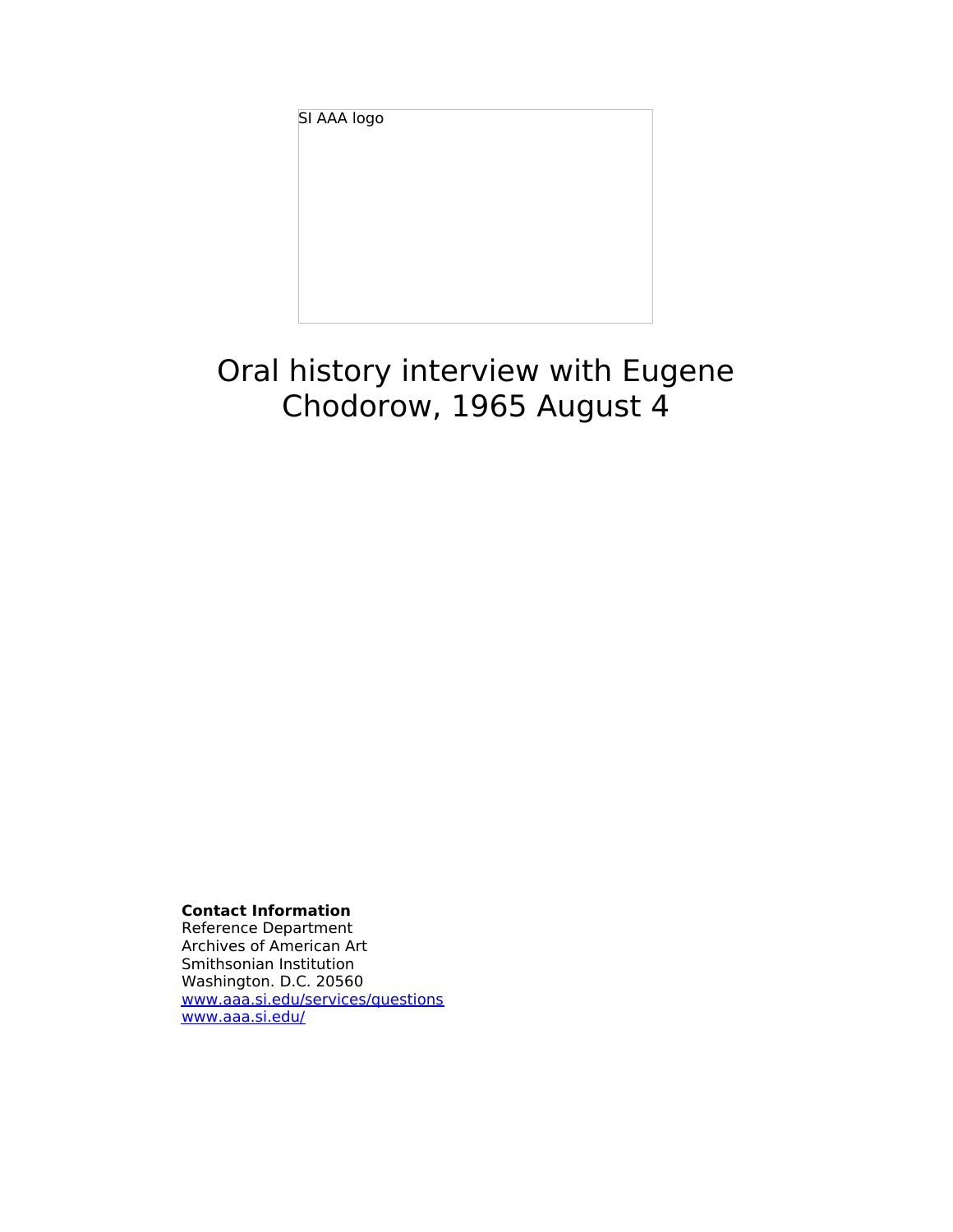## **Transcript**

#### **Preface**

The following oral history transcript is the result of a recorded interview with Eugene Chodorow on August 4, 1965. The interview took place in Los Angeles and was conducted by Betty Lochrie Hoag McGlynn for the Archives of American Art, Smithsonian Institution. This interview is part of the Archives of American Art's New Deal and the Arts project.

This transcript has been lightly edited for readability by the Archives of American Art. The reader should bear in mind that they are reading a transcript of spoken, rather than written, prose.

#### **Interview**

BETTY HOAG MCGLYNN: This just testing to see if it's picking up our voices.

EUGENE CHODOROW: Yes, I understand.

BETTY HOAG MCGLYNN: Do you want to say something?

EUGENE CHODOROW: Well—you're saying?

BETTY HOAG MCGLYNN: What? Just anything.

[Recorder stops, restarts.]

EUGENE CHODOROW: Married sometime?

BETTY HOAG MCGLYNN: 29 years.

EUGENE CHODROW: Mm-hmm [affirmative].

BETTY HOAG MCGLYNN: That's a long time. This is Betty Lochrie Hoag on August 4, 1965, interviewing the artist Eugene Chodorow in his home in Los Angeles. That name is spelled Eugene E-U-G-E-N-E and Chodorow is C-H-O-D-O-R-O-W. And Mr. Chodorow, do you have or use a middle name?

EUGENE CHODOROW: No middle name.

BETTY HOAG MCGLYNN: All right. Mr. Chodorow was on the Project in New York and has some interesting experiences. And is a well-known sculptor and painter in Los Angeles. And before I ask him about his experiences on the Project, I'd like to ask about his life. Would you tell us when you were born and where you were born?

EUGENE CHODOROW: Well, I was born March 15, 1910. In the Ukraine.

BETTY HOAG MCGLYNN: Ukraine?

EUGENE CHODOROW: Yes.

BETTY HOAG MCGLYNN: What province?

EUGENE CHODOROW: In Odessa, on the Black Sea.

BETTY HOAG MCGLYNN: I'm glad I can spell that one. [Laughs.] Sometimes they're so long. And did you receive an art education?

EUGENE CHODOROW: Prior to here—to coming to this country, I just kind of self-taught. And carrying things around, you know, for artists. You know, washing brushes, you know. That sort of thing.

BETTY HOAG MCGLYNN: In Odessa?

EUGENE CHODOROW: Some scenic painters there, yeah.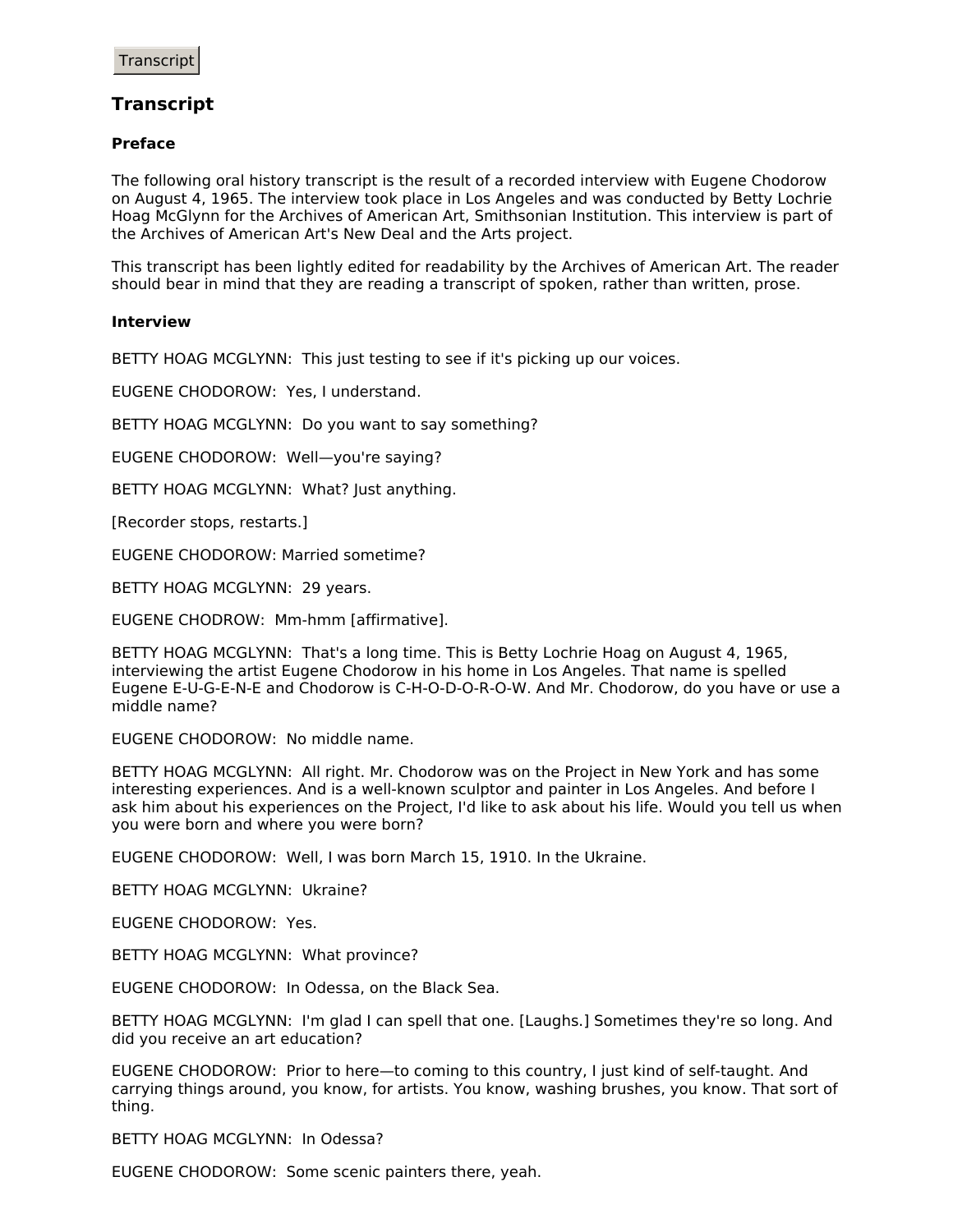BETTY HOAG MCGLYNN: Scenic painters?

EUGENE CHODOROW: [Inaudible] painter, mm-hmm [affirmative].

BETTY HOAG MCGLYNN: Was this for the theater or ballet, or—

EUGENE CHODOROW: No, it was just a small town.

BETTY HOAG MCGLYNN: Mm-hmm [affirmative].

EUGENE CHODOROW: Small town place. I mean, I didn't live in Odessa at that time. We lived in a provincial, small town.

BETTY HOAG MCGLYNN: Mm-hmm [affirmative].

EUGENE CHODOROW: Not in Odessa.

BETTY HOAG MCGLYNN: Mm-hmm [affirmative].

EUGENE CHODOROW: And—well, I mean just as I say, it was not much of an education. When I came here to this country, I went to the Educational Alliance.

BETTY HOAG MCGLYNN: Excuse me just a minute. When did you come to the United States?

EUGENE CHODOROW: In 1927.

BETTY HOAG MCGLYNN: When you were 17.

EUGENE CHODOROW: That's correct.

BETTY HOAG MCGLYNN: So, did you come by yourself? Or with your family?

EUGENE CHODOROW: By myself. My father managed to get here about five years before that.

BETTY HOAG MCGLYNN: Oh, I see.

EUGENE CHODOROW: And—I went to the Educational Alliance in New York. And, what's his name—Abbo Ostrowsky was running it at that time. And you might say at the time, just right after the Soyers and the Gross and all these fellas—just when they kind of graduated, I started in.

BETTY HOAG MCGLYNN: I see. I'm ignorant about New York. I've never been there. Is the Educational Alliance an arts school or an educational school?

EUGENE CHODOROW: It's sort of a neighborhood house. You might say that the quite few leading artists came through there. The Soyers, what's his name? Well, Gross the sculptor and–

BETTY HOAG MCGLYNN: Is that George Grosz?

EUGENE CHODOROW: No, Chaim Gross.

BETTY HOAG MCGLYNN: Chaim.

EUGENE CHODOROW: And, well, quite a few I just can't recall right now, actually, who made the grade, you know. But quite a few artists passed through there.

BETTY HOAG MCGLYNN: Now, did this Mr. Ostrowsky have something to do—

EUGENE CHODOROW: Ostrowsky. He was the first organizer of the school. And he actually nurtured it along and it became quite a school by now.

BETTY HOAG MCGLYNN: Mm-hmm [affirmative].

EUGENE CHODOROW: I understand.

BETTY HOAG MCGLYNN: Was he an artist or an educator?

EUGENE CHODOROW: Yes, he was an artist. An etcher. Quite a good etcher.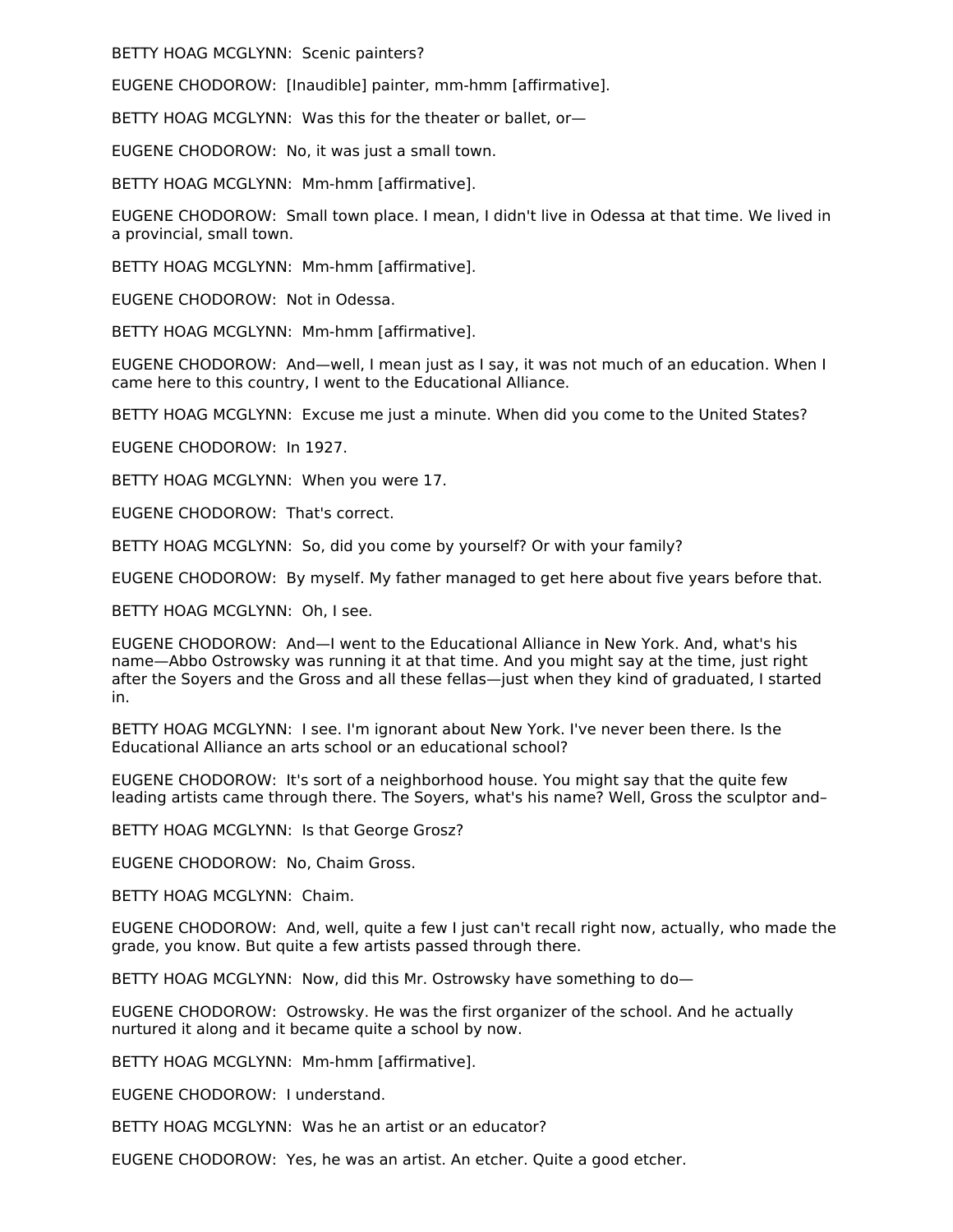BETTY HOAG MCGLYNN: Oh, that's interesting. [Recorder stops, restarts.] How long were you at this Educational Alliance?

EUGENE CHODOROW: I was at the Alliance for about three years.

BETTY HOAG MCGLYNN: Mm-hmm [affirmative].

EUGENE CHODOROW: And, in—well then after a variety of different jobs, you know, manual jobs and mechanical, garage and machinist jobs and so on. It was right during the Depression, you know.

BETTY HOAG MCGLYNN: Oh.

EUGENE CHODOROW: It was right through that period, when I just worked at any thing I could get a hold of.

BETTY HOAG MCGLYNN: Mm-hmm [affirmative].

[00:05:01]

EUGENE CHODOROW: And then the Project came along. The Federal Art Project. And I got in first as a poster project [inaudible].

BETTY HOAG MCGLYNN: Did they have a separate division—

EUGENE CHODOROW: Yes.

BETTY HOAG MCGLYNN: —at that time, for—

EUGENE CHODOROW: Yes, they had, for the posters, you know, sort of developed towards into the American art—you know, Americana, you know. We made these copies piece of these different old embroideries and—

BETTY HOAG MCGLYNN: Oh, the Index of American Design.

EUGENE CHODOROW: Index, yeah.

BETTY HOAG MCGLYNN: Really?

EUGENE CHODOROW: But I believe the beginning of it was this poster project.

BETTY HOAG MCGLYNN: That's interesting.

EUGENE CHODOROW: You see.

BETTY HOAG MCGLYNN: Were the posters done for the theater group of the Project? And for advertising exhibits of paintings? Things like that?

EUGENE CHODOROW: Yes. All sorts of things like that. However, I didn't last very long on it. And pretty soon, one day in the office of McMahon. You know Audrey McMahon? You've heard of her?

BETTY HOAG MCGLYNN: Mm-hmm [affirmative]. Yes, I have.

EUGENE CHODOROW: I was called in and Anton Refregier—you know Refregier?

BETTY HOAG MCGLYNN: Mm-hmm [affirmative].

EUGENE CHODOROW: He was organizing a group of mural painters. And I got in on this group and we painted the murals for the Green Point children's ward.

BETTY HOAG MCGLYNN: This must've been about the first mural project they had.

EUGENE CHODOROW: You might say, yes. Yes, we were right in the first one. And Refregier is a very fine organizer. A good artist. Very good designer. And he got us to work, you know. To get a bunch of artists to work together is quite difficult. I believe he really created some very fine murals there.

BETTY HOAG MCGLYNN: About how many people were on that, do you remember?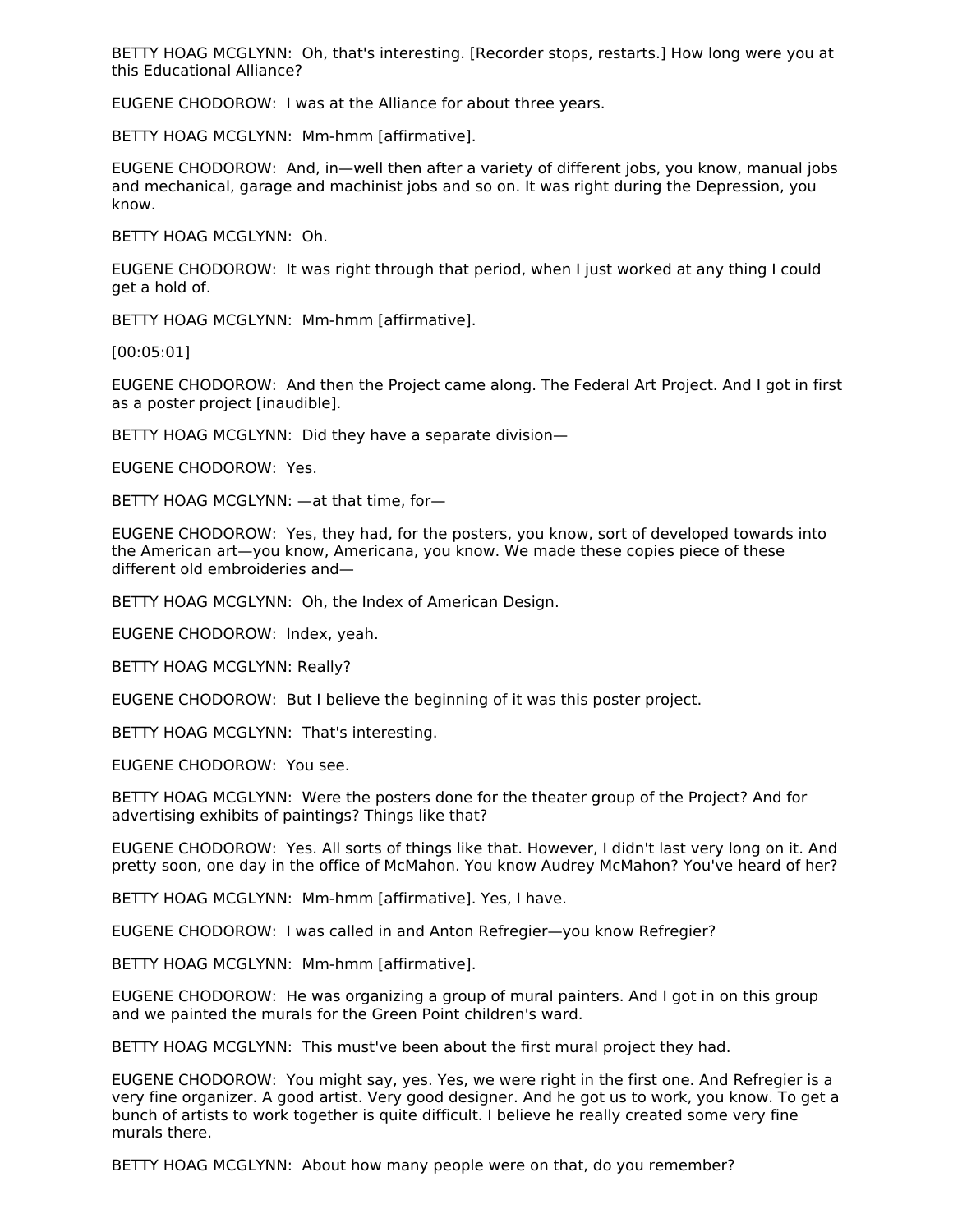EUGENE CHODOROW: About eight.

BETTY HOAG MCGLYNN: Mm-hmm [affirmative]. Do you remember any of the other names, or—

EUGENE CHODOROW: Yes.

BETTY HOAG MCGLYNN: Good.

EUGENE CHODOROW: There was Gene Morley, Brubaker, Penney—James Penney. Let's see— Reebuck, Louis Reebuck [ph]. Harry Ryan. He's in Pasadena here now.

BETTY HOAG MCGLYNN: Oh, really?

EUGENE CHODOROW: Yes.

BETTY HOAG MCGLYNN: I should go see him, I didn't know.

EUGENE CHODOROW: Yes, Harry Ryan. Well, that's about all I can remember.

BETTY HOAG MCGLYNN: That's a lot to remember from so long ago.

EUGENE CHODOROW: Yes. There was eight people, and we did this ward up. You know, it was kind of depressing working with the kids, sick kids, you know. But I believe we did a nice job for them.

BETTY HOAG MCGLYNN: Was it one mural or a series?

EUGENE CHODOROW: Just a series of murals of sort of farm scenes. I might say that I—I think my design established the plane of the thing, you know. I mean the farm.

BETTY HOAG MCGLYNN: Yeah.

EUGENE CHODOROW: In the foreground. So, the stylizing actually became very much of Ref's.

BETTY HOAG MCGLYNN: Yeah.

EUGENE CHODOROW: He's got his own style. And we all got together and we painted his style.

BETTY HOAG MCGLYNN: Mm-hmm [affirmative].

EUGENE CHODOROW: See, because it did have the unity.

BETTY HOAG MCGLYNN: Yeah.

EUGENE CHODOROW: Then there was a solarium. And we painted the circus animals.

BETTY HOAG MCGLYNN: A solarium?

EUGENE CHODOROW: Yes.

BETTY HOAG MCGLYNN: I bet the children loved that.

EUGENE CHODOROW: They did.

BETTY HOAG MCGLYNN: Mm-hmm [affirmative].

EUGENE CHODOROW: There was very funny incident. I don't know if I should—

BETTY HOAG MCGLYNN: Let me hear it.

EUGENE CHODOROW: Well, it's funny this, that someone there objected to the murals. To its modernity, not—just made it difficult for us to work. It was either the head of the hospital or the assistant or some.

BETTY HOAG MCGLYNN: Mm-hmm [affirmative].

EUGENE CHODOROW: And well, in the solarium, we painted this camel. And on the camel was sitting [they laugh] someone. And the two of them, they resembled, you know, these two people.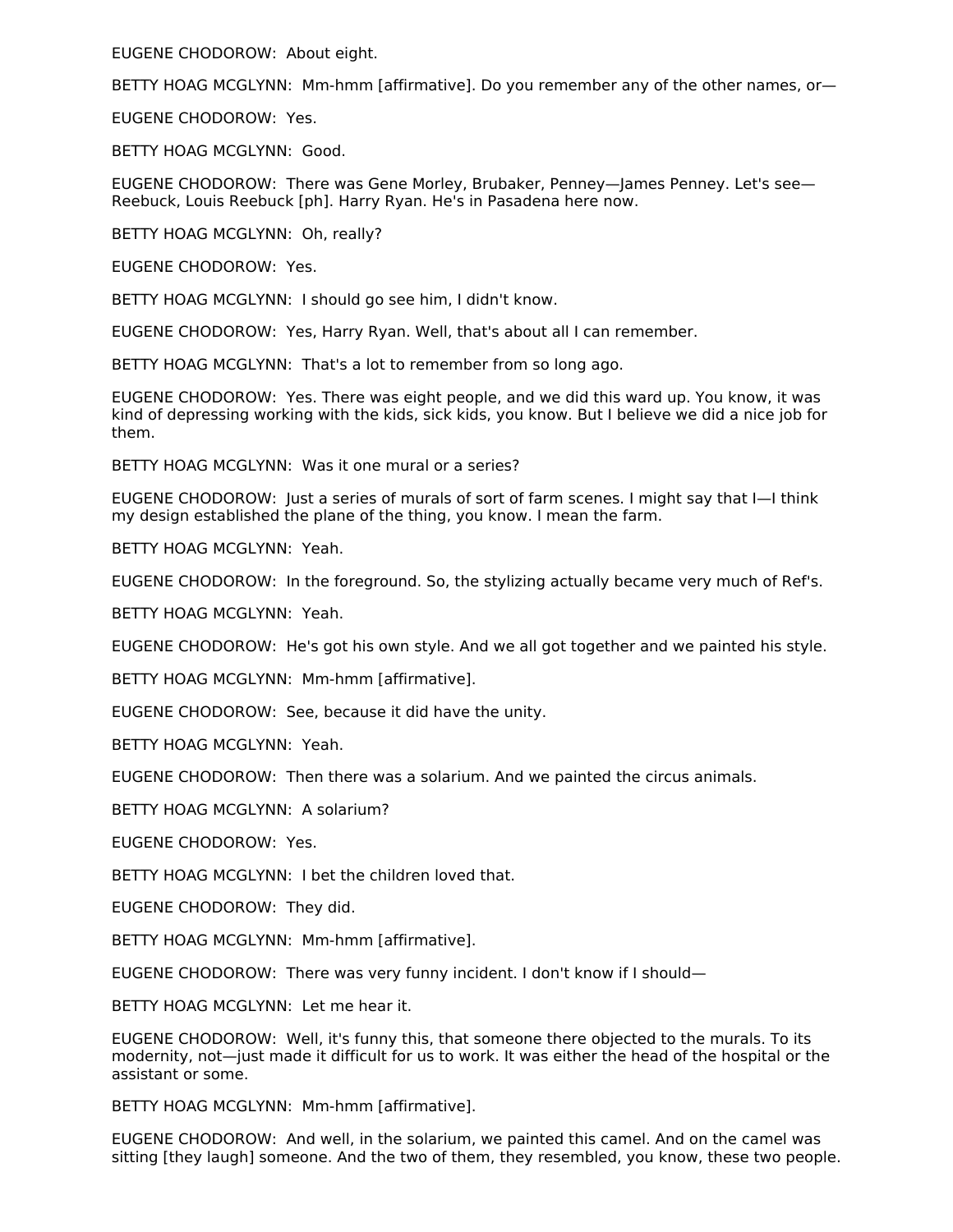BETTY HOAG MCGLYNN: The two kibitzers. [Laughs.]

EUGENE CHODOROW: Yeah.

BETTY HOAG MCGLYNN: That's wonderful.

EUGENE CHODOROW: But then there came a—actually an objection from the health department of the doctoring outfit that we should remove these people, you know? And Ref—no, we did. We put a whale on top of this here fellow [Betty Hoag McGlynn laughs], it was on top of the camel [laughs]. Everybody knew that still, underneath—

BETTY HOAG MCGLYNN: Under the veil.

EUGENE CHODOROW: —there is that same guy.

BETTY HOAG MCGLYNN: Oh, that's very fun.

EUGENE CHODOROW: It was lots of fun then doing it. Ref is a very fine—very fine, kind of live person.

[00:10:06]

BETTY HOAG MCGLYNN: Is he?

EUGENE CHODOROW: Organizer, yes. And when I say organizer, throughout a big job like this—

BETTY HOAG MCGLYNN: He's in San Francisco now, isn't he?

EUGENE CHODOROW: No, I don't think—is he?

BETTY HOAG MCGLYNN: Maybe in New York. I'm not sure. He hasn't been in our area so I'm not sure about him.

EUGENE CHODOROW: No, he did a job in San Francisco. He did this Rincon post office. And then he went back to Woodstock.

BETTY HOAG MCGLYNN: Oh, I see.

EUGENE CHODOROW: And since then, he traveled in Europe. In fact, I just got a note from him. He published a book on his travels in Europe.

BETTY HOAG MCGLYNN: That's interesting.

EUGENE CHODOROW: Mm-hmm [affirmative].

BETTY HOAG MCGLYNN: Is it a period book? I mean, about Romanesque?

EUGENE CHODOROW: It's [cross talk]—no, no. It's a book on travels in Eastern Europe.

BETTY HOAG MCGLYNN: Oh, a modern man's travel—

EUGENE CHODOROW: Yes. With sketches, you know. His book was just published. In fact.

BETTY HOAG MCGLYNN: Who was the publisher, do you remember?

EUGENE CHODOROW: I believe International Publishers.

BETTY HOAG MCGLYNN: Mm-hmm [affirmative]. Fletcher Martin who was here, lives at Woodstock too.

EUGENE CHODOROW: Oh, does he?

BETTY HOAG MCGLYNN: And Herman Cherry, I think, was on our Project. And I think that's where he is. It must be a large colony of artists.

EUGENE CHODOROW: Yes. Yes.

BETTY HOAG MCGLYNN: Mm-hmm [affirmative].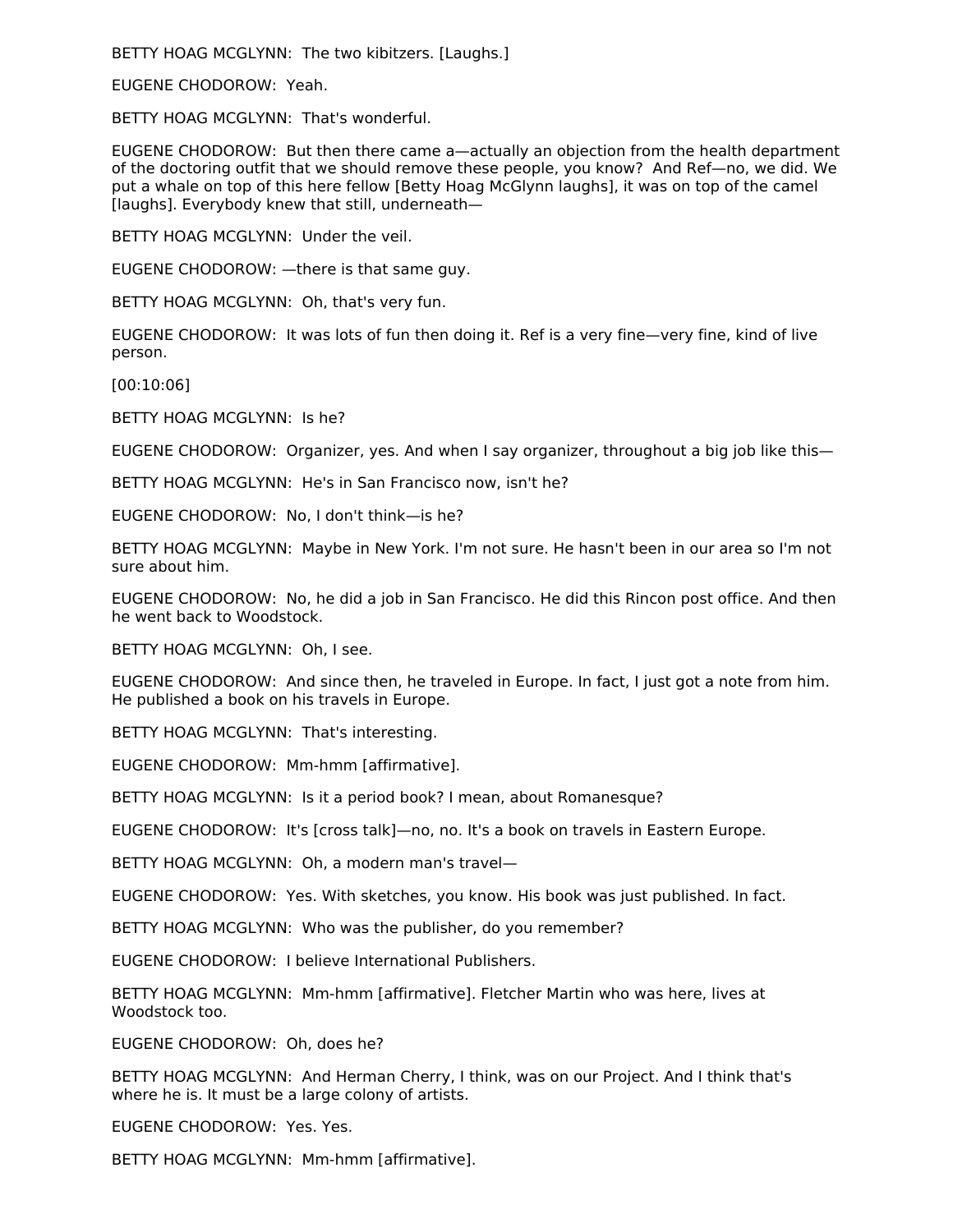EUGENE CHODOROW: I don't know Woodstock from nothing. I was never anywhere around there, so.

BETTY HOAG MCGLYNN: Mm-hmm [affirmative]. I don't know any of the area, but when you keep hearing about these people being in one place, you begin to visualize Carmel, or [laughs]—

EUGENE CHODOROW: Mm-hmm [affirmative].

BETTY HOAG MCGLYNN: —something like that. What happened at the end of doing this mural? Were you put on another one?

EUGENE CHODOROW: Well, that's when I went hunting for a job for myself. You know?

BETTY HOAG MCGLYNN: On the Project?

EUGENE CHODOROW: On the Project. And I had sort of interest in aviation around that time. You know, not that I was flying much, but I used to hang out in these airports and made friends. And I dreamt up this idea to paint murals for the Floyd Bennett Airport.

BETTY HOAG MCGLYNN: Floyd Bennett?

EUGENE CHODOROW: Yes.

BETTY HOAG MCGLYNN: Thank you.

EUGENE CHODOROW: And together with a friend of mine, Gus Henkel—August Henkel, who was a former illustrator for Vanity Fair. [Inaudible] leading magazines, [inaudible] and all that. We got together and we made up sketches for these murals in Floyd Bennett Airport.

BETTY HOAG MCGLYNN: Now, you didn't have the commission yet? You just were going to present these asking for—

EUGENE CHODOROW: We were—yeah. We were presenting. We were working on these things together, sketch up. And it was presented to the—to McMahon. And she presented in turn to the Municipal Art Commission that was run by Mr. Bijoto [ph]—Bijoto [ph]. And it was accepted.

BETTY HOAG MCGLYNN: Mm-hmm [affirmative]. Well, I believe that this was rather unusual, your ingenuity. Because often it didn't start with the artists. But someone would come to the Project and want a mural done. And then they would give it out to the artists. And that showed a lot of—

EUGENE CHODOROW: Well, no. At that time, you see, nobody wanted murals.

BETTY HOAG MCGLYNN: Oh, I see.

EUGENE CHODOROW: No, it was completely new. You had to go and create jobs, you know? To actually—

BETTY HOAG MCGLYNN: Get your own commissions.

EUGENE CHODOROW: What did they care, these guys, if they had murals there or not?

BETTY HOAG MCGLYNN: Mm-hmm [affirmative].

EUGENE CHODOROW: You know?

BETTY HOAG MCGLYNN: They never experienced having them, so—

EUGENE CHODOROW: No, so they didn't miss it, you know.

BETTY HOAG MCGLYNN: Huh.

EUGENE CHODOROW: So, well, we drew up these designs. You know, it was sort of a—four panels. Each one nine by 30 feet long.

BETTY HOAG MCGLYNN: Mm-hmm [affirmative].

EUGENE CHODOROW: And it was history of aviation, starting with the legends of flight, you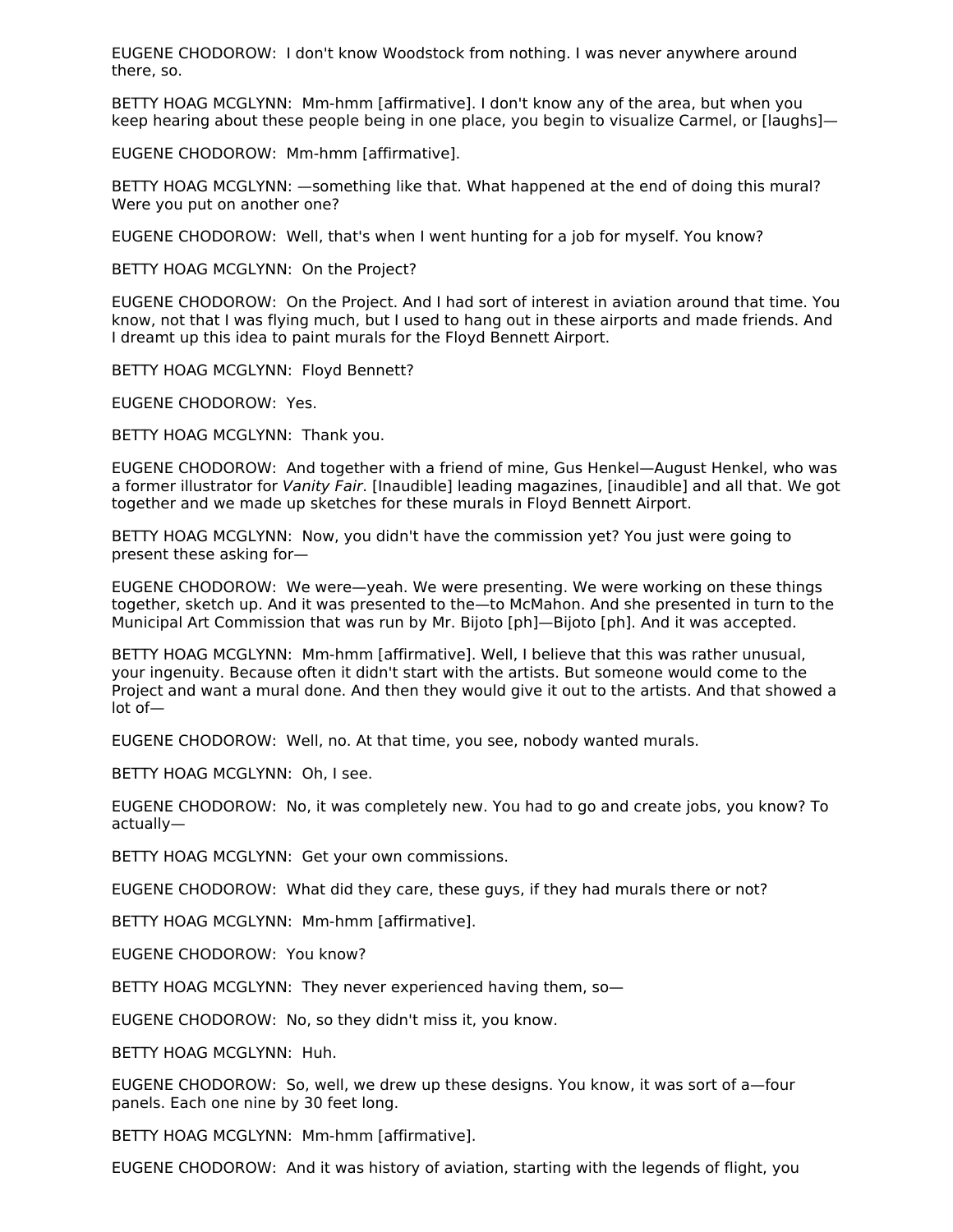know. Going into the da Vinci there and the Wright brothers and all.

BETTY HOAG MCGLYNN: Mm-hmm [affirmative].

EUGENE CHODOROW: Not as—no, the legends of flight were the—actually the Daedalus and Icarus and all that. The actually legendary [inaudible].

BETTY HOAG MCGLYNN: Yeah.

EUGENE CHODOROW: Then it went, in the second, the actual beginnings, that was the Wright brothers and so on.

BETTY HOAG MCGLYNN: [Inaudible.]

EUGENE CHODOROW: And the third one was aviation at peace. And there was aviation at war.

BETTY HOAG MCGLYNN: That's interesting.

EUGENE CHODOROW: At that time, I was quite influenced by Orozco. You know, I just saw his murals in New Hampshire, there. At Dartmouth College. Powerful murals. And I was influenced by the idea that, you know, you have to [inaudible] on war [ph]. And it was coming. You know, it was just before the second war—the Italian, the Germans, the Japanese, you know?

[00:15:12]

And I had in this mural, which I designed, was the war mural, was this central group of civilians [ph] bombed, actually, you might say they were the Spaniards. You know, at that time it was the Spanish Civil War.

BETTY HOAG MCGLYNN: Oh, yes.

EUGENE CHODOROW: You see. And there was this group, you know, the woman and a child. And a very lost man sitting there and standing, and tragic kind of scene. And on the left it was the forces of, you know—of democracy.

BETTY HOAG MCGLYNN: Mm-hmm [affirmative].

EUGENE CHODOROW: Which was also symbolized by big head of President Roosevelt. On the left-hand side. On the right-hand side, there was this figure of, you might say, this ancient hun [ph]. This mechanized hun [ph], you know?

BETTY HOAG MCGLYNN: Mm-hmm [affirmative].

EUGENE CHODOROW: Attacking with a flamethrower, you know, coming into this group of these people. And then these little soldiers. You know, these automatons, you know. Filing through this golden wreath and so on.

BETTY HOAG MCGLYNN: It must have been very powerful.

EUGENE CHODOROW: It was a fine mural, yes. And well, that was one of the controversies that rose in that mural is that they said that I was attacking friendly powers. You know, Japan and Germany, with the swastikas. At that time, they were friendly powers.

BETTY HOAG MCGLYNN: Mm-hmm [affirmative].

EUGENE CHODOROW: But anyhow, the excuse why what happened and how it happened, nobody will ever know exactly, you know. Just how it—what happened.

BETTY HOAG MCGLYNN: Mm-hmm [affirmative].

EUGENE CHODOROW: Well, there was—naturally the fourth mural was the aviation today, you know? And there was this central group of aviators. And—Lindbergh, and Amelia Earhart, and Wiley Post, and all these. And there was the development of—in the plants. You know, building of planes and stuff.

BETTY HOAG MCGLYNN: Mm-hmm [affirmative].

EUGENE CHODOROW: Those were the murals.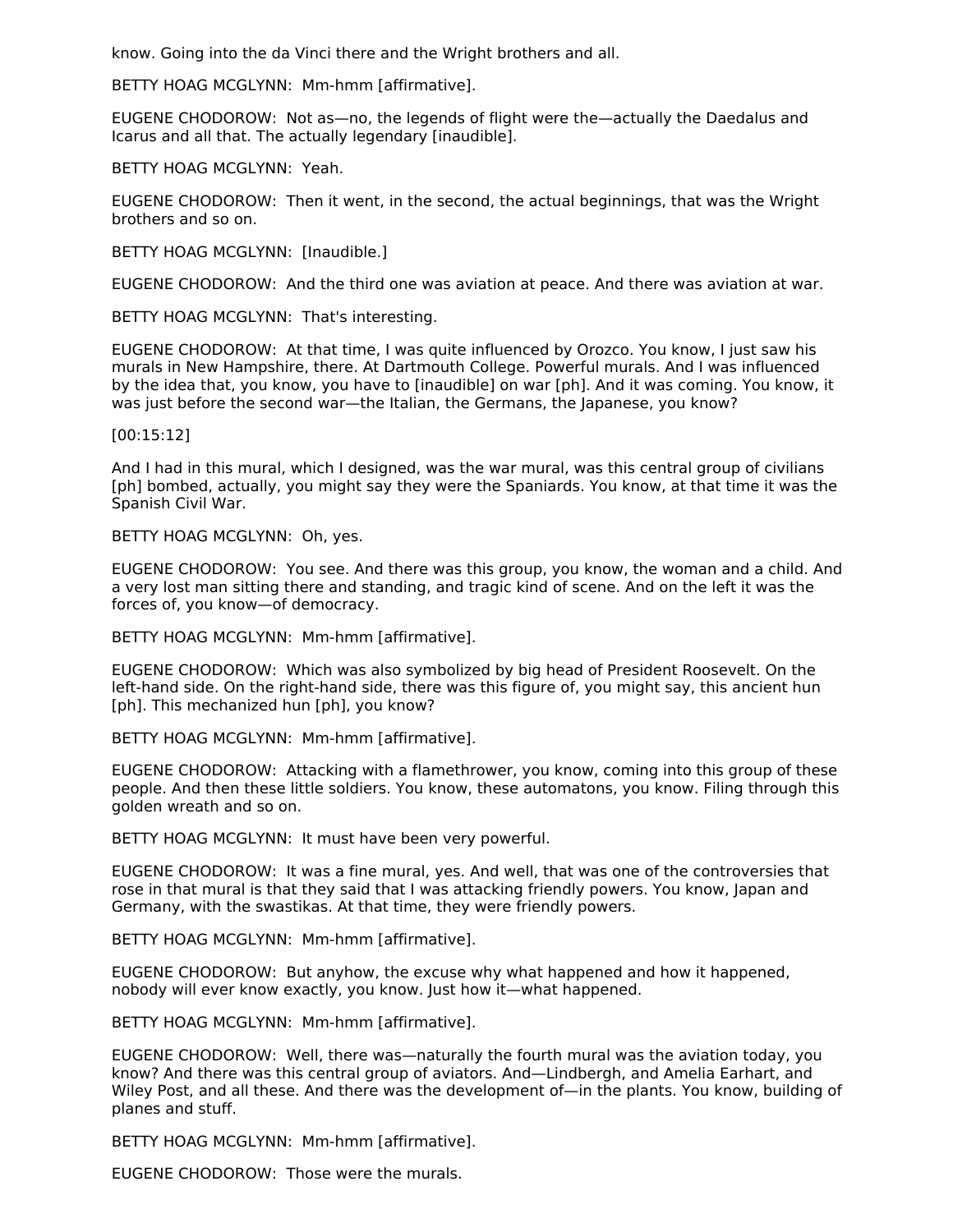BETTY HOAG MCGLYNN: No controversy in that one. [Laughs.]

EUGENE CHODOROW: They found something there, yes.

BETTY HOAG MCGLYNN: Oh, really? What—

EUGENE CHODOROW: Yes, there was a star, you know. One of the assistants painted a star and they claimed that it was really not a navy star, but it was a red star.

BETTY HOAG MCGLYNN: Red star, sure.

EUGENE CHODOROW: Some dumb reason, I don't know why it came up like that.

BETTY HOAG MCGLYNN: Did you have to paint the star out? Cover it up, or what?

EUGENE CHODOROW: I didn't have to do anything. They took care of it all, you know? I didn't have a chance to correct anything there, you see.

BETTY HOAG MCGLYNN: What do you mean?

EUGENE CHODOROW: Well, I mean, the murals were destroyed, you see.

BETTY HOAG MCGLYNN: All four of them were destroyed?

EUGENE CHODOROW: So, the story goes, that they were destroyed, yes.

BETTY HOAG MCGLYNN: Oh, for heaven's sake.

EUGENE CHODOROW: Yes.

BETTY HOAG MCGLYNN: Oh, what a crime.

EUGENE CHODOROW: Yes. Refregier, in fact—Anton, he was the witness who saw the thing going on. And he wrote the—he had an article at that time in a newspaper describing the burning of the murals. There were these people there—this keyed-up detail that cut them up into pieces and stuffed into the [inaudible].

BETTY HOAG MCGLYNN: Oh no.

EUGENE CHODOROW: Yes. That was three years' work

BETTY HOAG MCGLYNN: Oh. Oh that's—must've been disheartening. These obviously were oils on canvas?

EUGENE CHODOROW: Oils on canvas.

BETTY HOAG MCGLYNN: The panels were to be put up?

EUGENE CHODOROW: Yes, they were to be mounted in lead, you know.

BETTY HOAG MCGLYNN: Yeah. Had they been put on the wall at all when this happened?

EUGENE CHODOROW: They were hanging on the wall for about a week. And they were a brilliant looking set of murals.

BETTY HOAG MCGLYNN: Did you get photographs of them?

EUGENE CHODOROW: There are photographs around. I had some. They're somewhere around, I suppose.

BETTY HOAG MCGLYNN: Have you had a chance to look, to see if you still have them so we could borrow them for microfilming?

EUGENE CHODOROW: I might have them somewhere around.

BETTY HOAG MCGLYNN: I hope you do have them.

EUGENE CHODOROW: I'll look through—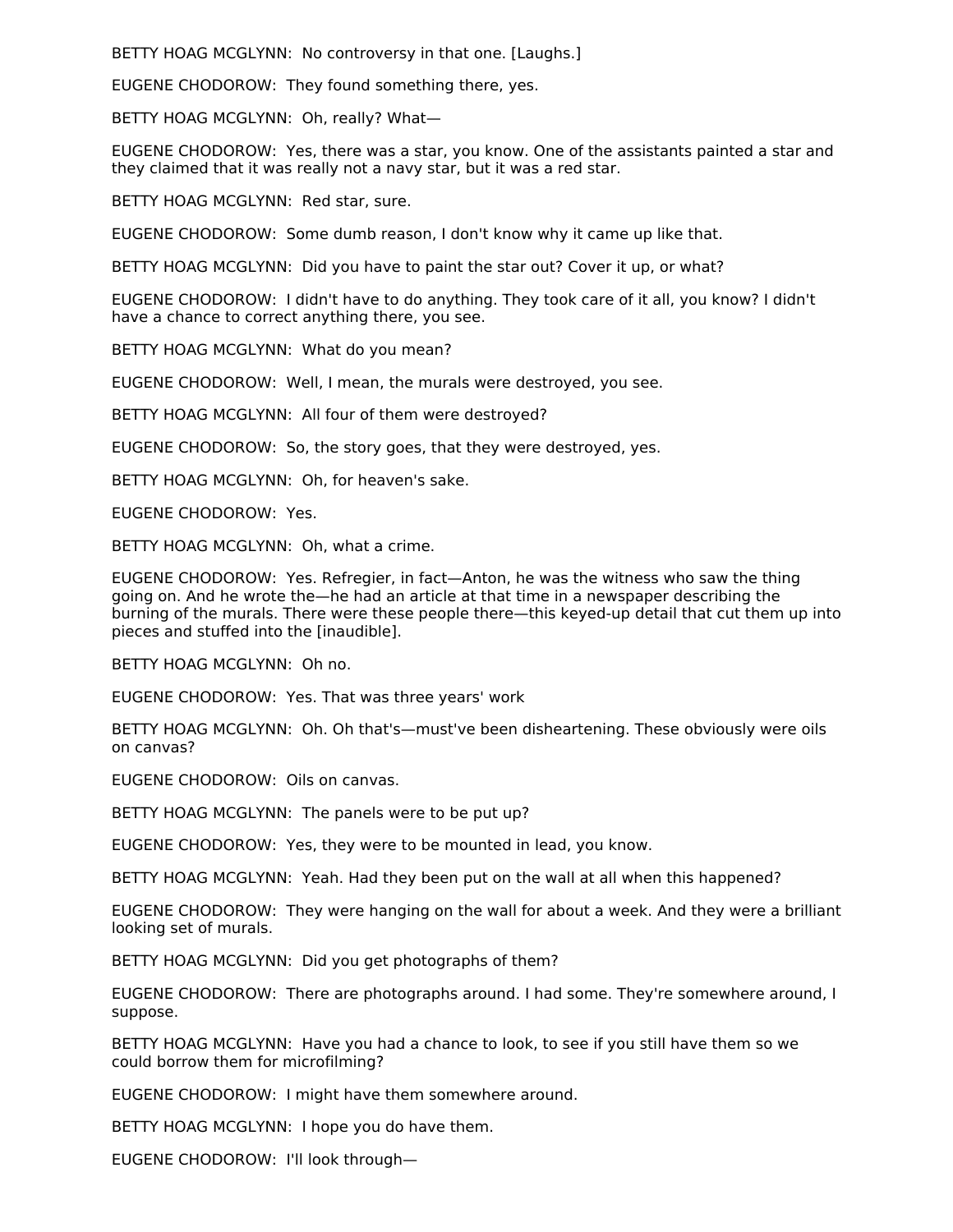BETTY HOAG MCGLYNN: I'd like to see them. I'd like to have them for the record. Well, you said that Refregier wrote a letter—

EUGENE CHODOROW: No, he described the burnings.

BETTY HOAG MCGLYNN: Oh.

EUGENE CHODOROW: Here's what happened. What happened is that—the story goes that the local American Legion post found objections to the murals. That we were attacking these friendly powers, that there was this red star there, you know. That there was a—Leonardo da Vinci was a bearded fellow was really Karl Marx in disguise, you know? [Loud engine noise.] [Inaudible.] And there was this figure of Franz Reichelt, who was the first investor of the parachute, with a big handlebar moustache. Now, logically, who else could it be but Stalin, you see?

[00:20:21]

BETTY HOAG MCGLYNN: Uh-huh [affirmative].

EUGENE CHODOROW: I mean, deals [ph] like that, which was manufactured, I don't know why people picked—and yeah, we were the goats, that's all.

BETTY HOAG MCGLYNN: Mm-hmm [affirmative]. Isn't that a shame.

EUGENE CHODOROW: We were the goats. The Project was breaking up, and some forces needed these—to discredit it, I suppose. And this just happened to come along, you see.

BETTY HOAG MCGLYNN: Was this about '39? 1938, and '39?

EUGENE CHODOROW: Yeah, '39, '40.

BETTY HOAG MCGLYNN: '39, '40. Had there been anyone besides you and August Henkel?

EUGENE CHODOROW: That worked on the murals?

BETTY HOAG MCGLYNN: Yeah.

EUGENE CHODOROW: Yes, we had quite a crew.

BETTY HOAG MCGLYNN: A whole crew?

EUGENE CHODOROW: Yes. The, well most of it was really done by us two, you know.

BETTY HOAG MCGLYNN: Mm-hmm [affirmative].

EUGENE CHODOROW: And—

BETTY HOAG MCGLYNN: How did two of you work on doing it, designed it? Did he do two of the four panels? Or did you work on all of them together?

EUGENE CHODOROW: Yes, Gus made the design. The—Gus designed this legendary panel, you know.

BETTY HOAG MCGLYNN: Mm-hmm [affirmative].

EUGENE CHODOROW: And he designed the second one, the one of the first [inaudible] flight. You know, the Wright brothers and so on. And I designed the other two panels.

BETTY HOAG MCGLYNN: I see.

EUGENE CHODOROW: Which was the war panel and the peace panel.

BETTY HOAG MCGLYNN: Mm-hmm [affirmative].

EUGENE CHODOROW: And then we also collaborated. We worked together quite a bit. And he was a terrific draftsman. Gus, he's dead now. He died a few years back. And we worked together pretty well. He was a knowledgeable man. And a lot of painting experience.

BETTY HOAG MCGLYNN: Where had he gotten that experience? Did he ever tell you?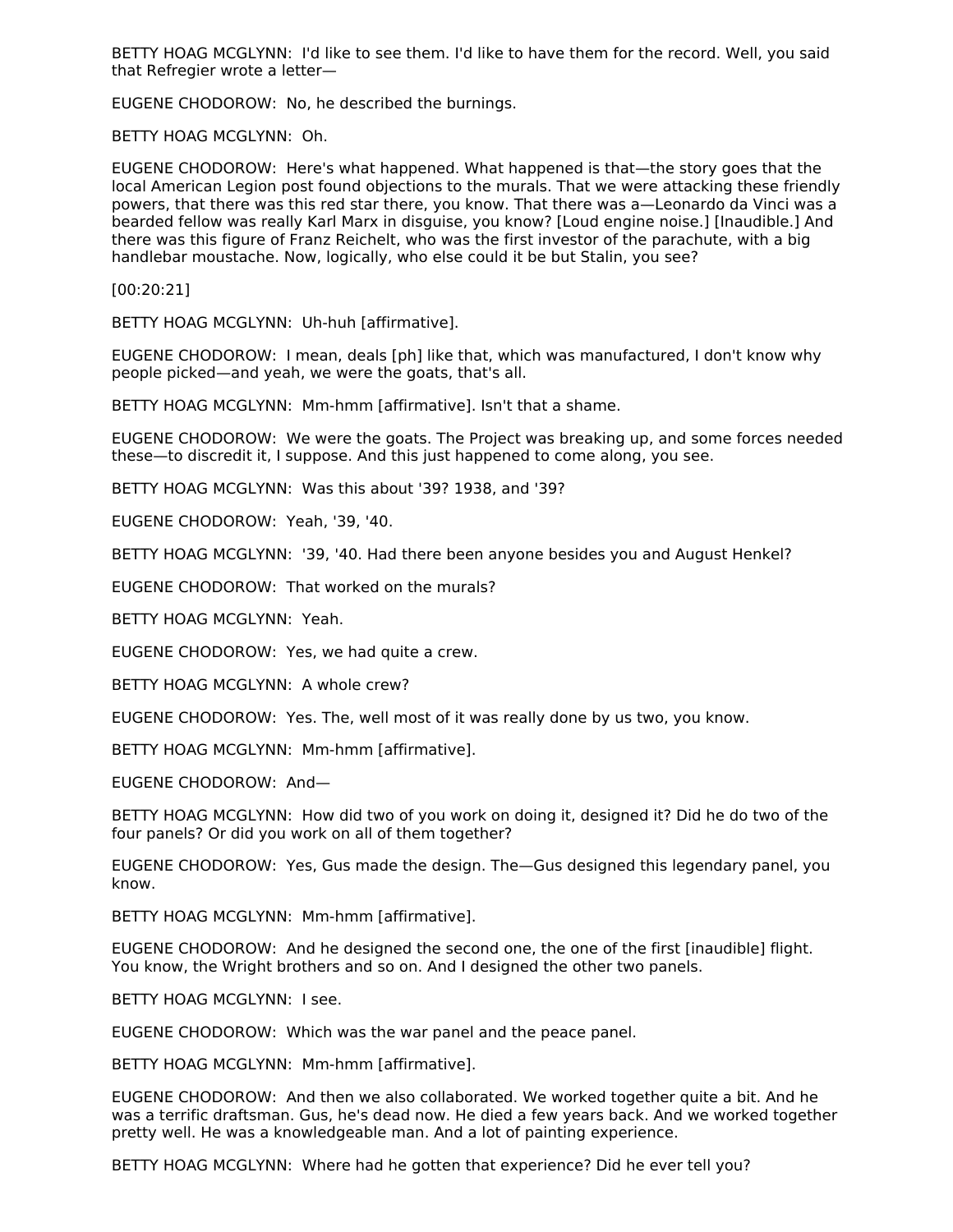EUGENE CHODOROW: Gus?

BETTY HOAG MCGLYNN: Mm-hmm [affirmative].

EUGENE CHODOROW: Well, Gus went to the Pennsylvania Academy. And he was a student of Tommy Eakins.

BETTY HOAG MCGLYNN: Oh.

EUGENE CHODOROW: Yes, and he used to tell me quite a bit about that period there. So, he was a friend of Marin.

BETTY HOAG MCGLYNN: John Marin?

EUGENE CHODOROW: Mm-hmm [affirmative].

BETTY HOAG MCGLYNN: Do you know George Baker [ph] out here in the Palisades?

EUGENE CHODOROW: No, what about him?

BETTY HOAG MCGLYNN: He was a friend of—or a student of Eakins too.

EUGENE CHODOROW: Oh, really?

BETTY HOAG MCGLYNN: I thought you might've known him. Excuse me just a—

[END OF TRACK AAA\_chodor65\_8452\_m.]

BETTY HOAG MCGLYNN: This is Betty Lochrie Hoag on August 4, 1965, interviewing Eugene Chodorow, reel number two.

When our tape went off, you were starting to tell me some about Gus Henkel, and I appreciate it because when people have died, sometimes there are no relatives or friends left to ask anything about it. But he had a very fine training, then.

EUGENE CHODOROW: Yes, Gus was a very accomplished artist, a fine landscape painter and one of the real outstanding illustrators of that time.

BETTY HOAG MCGLYNN: Did he do any other Project work, besides this mural with you?

EUGENE CHODOROW: No, this—these were the only things that we did. I might also add here that somewhere after we had already had our designs, finished. And sort of accepted that also that we are going to do the job. I believe McMahon got Gorky to do some designs for the same job, see?

BETTY HOAG MCGLYNN: Why?

EUGENE CHODOROW: Well, she was sort of partial, you know, and at that time—

BETTY HOAG MCGLYNN: With her friend [laughs]?

EUGENE CHODOROW: Yeah, well at that time I thought it was pretty crazy because I didn't appreciate Gorky's work, which since then I got to like very much, you know? But at that time, I had no use at all of any of his [Betty Hoag McGlynn laughs] mad stuff, you know? And that—in a sense, that's, you know, pretty bad.

BETTY HOAG MCGLYNN: Yeah, of course it would.

EUGENE CHODOROW: So, well, we fought it, you know? And we held the job, and Gorky went to Newark, and he did those same designs in Newark Airport.

BETTY HOAG MCGLYNN: Well, isn't that interesting. And the space worked out for the designs he had already done?

EUGENE CHODOROW: Well, he already had arranged it. I mean, it was abstract in long panels, and somehow he worked it out, and as I remember, they were very fine murals. I don't know what happened to them.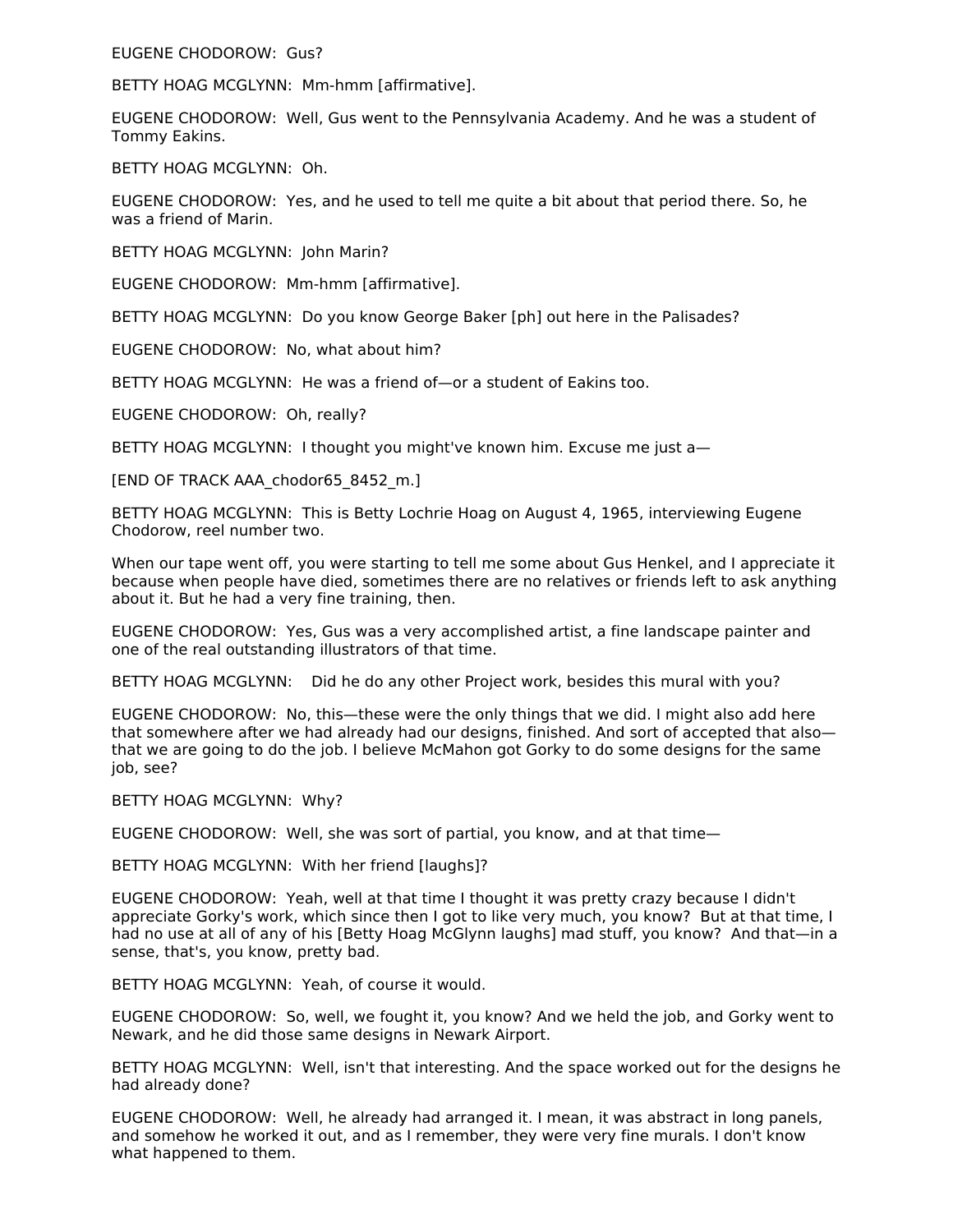BETTY HOAG MCGLYNN: That's interesting. I wonder if they're still there.

EUGENE CHODOROW: Also on canvas.

BETTY HOAG MCGLYNN: Well, the Smithsonian is trying to locate a lot of these things that have disappeared when they've been taken down in remodeling, as part of the National Archives. I think it's a wonderful thing. So many of the Project easel paintings were given to schools and public institutions and put away in the attic and just disappeared.

EUGENE CHODOROW: And the sepia [ph], yes, yes.

BETTY HOAG MCGLYNN: And they're just trying to get all these dug out again. And a lot of people have become famous since, and they're happy that they have. Well, that was probably the last work that you did on the Project.

EUGENE CHODOROW: Yes, that was it.

BETTY HOAG MCGLYNN: Since the war came along.

EUGENE CHODOROW: Yeah, then I just got off the Project that time, then I went up to California.

BETTY HOAG MCGLYNN: Why did—was this in the army that you came to California?

EUGENE CHODOROW: No, I came here first.

BETTY HOAG MCGLYNN: Oh, did you?

EUGENE CHODOROW: I came here in '41—in '42 I came—now let me see. I came out here in '41, and I moved here with the family. And I worked at all kind of different jobs, you know, and, just to make a buck. One of my last jobs before I enlisted in the marine corps was a job—I painted scenery for a burlesque here, [Betty Hoag McGlynn laughs] and that was a job that lasted for about five shows that I put up for them.

BETTY HOAG MCGLYNN: Was that downtown, or in Hollywood?

EUGENE CHODOROW: No, no, that was in San Diego, the Hollywood Burlesque in San Diego.

BETTY HOAG MCGLYNN: Probably entertained all the sailor boys at that time down there.

EUGENE CHODOROW: Yeah, it was full house always then.

BETTY HOAG MCGLYNN: Really? I wonder if they're still there, do you suppose? Were they permanent?

EUGENE CHODOROW: No, no. No, they—you know, they changing these around —you paint numbers. They come and say—

BETTY HOAG MCGLYNN: Oh.

EUGENE CHODOROW: —want a champaign [ph] number. They're wanting this kind of a number. I don't know the first thing about these numbers. [They laugh.] But, you know, I had the first the one where we kind of showed me the business was an old-time scenic painter, by name Shanty Andrews [ph]. And Shanty [ph] was a old-time scenic painter, going back to the Mississippi river boats, you see.

[00:05:00]

BETTY HOAG MCGLYNN: Why, how fascinating, my goodness.

EUGENE CHODOROW: Now you could—you could mention a number to him, and he'd paint with his eyes closed, you know? He was a fine craftsman, I know. He must be dead by now, I suppose.

BETTY HOAG MCGLYNN: Shanty Andrews [ph]?

EUGENE CHODOROW: Yes.

BETTY HOAG MCGLYNN: I never thought about there being specialists in burlesque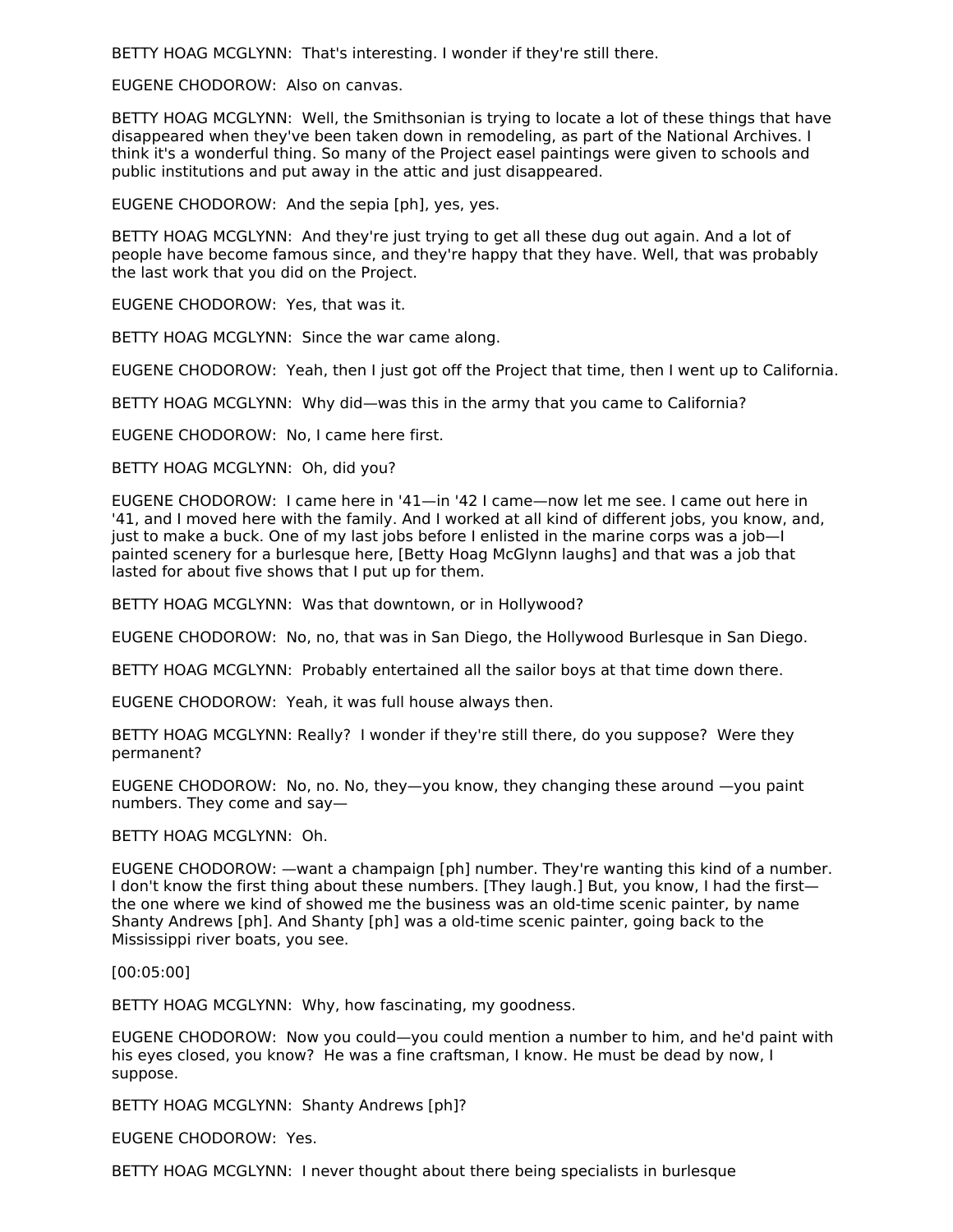backgrounds, it's—

EUGENE CHODOROW: Oh, yes. It's—

BETTY HOAG MCGLYNN: —well, of course there must have been.

EUGENE CHODOROW: It was—and then I, as I say, enlisted in the marine corps. And I spent three and a half years in service.

BETTY HOAG MCGLYNN: You did?

EUGENE CHODOROW: While I was in service, I painted two murals for the naval hospital in Oceanside, San Diego—I mean, Oceanside of—

BETTY HOAG MCGLYNN: California.

EUGENE CHODOROW: Yes, California. It's the Santa Margarita Ranch and Camp Pendleton there was a naval hospital.

BETTY HOAG MCGLYNN: Oh.

EUGENE CHODOROW: I painted two murals there, for the auditorium. They were life-size. They were nine by—nine by 15, I believe, so. On both sides of the stage.

BETTY HOAG MCGLYNN: Direct fresco?

EUGENE CHODOROW: No, it was also on canvas, which I prepared out of [navy duck (ph)], you know, and sized it and all that. And it was—one was a—one was a beach landing, the marines getting up on the beach. And the other one was a recreation mural, you know—

BETTY HOAG MCGLYNN: California recreation?

EUGENE CHODOROW: No, it was also military personnel [inaudible]. Of a pretty gal, you know, dancing outside the—you know, orchestra [ph] and all that.

BETTY HOAG MCGLYNN: I want to get this straight. This was the Santa Margarita Ranch—

EUGENE CHODOROW: Yeah.

BETTY HOAG MCGLYNN: —and it was at Camp Pendleton?

EUGENE CHODOROW: Yeah.

BETTY HOAG MCGLYNN: It was convalescent hospital, or was something like the other—

EUGENE CHODOROW: Well, yeah, it was naval hospital, you know.

BETTY HOAG MCGLYNN: I see. I'm going to ask my son because he was a marine and was down there for some time—

EUGENE CHODOROW: Was he?

BETTY HOAG MCGLYNN: —and ask him if they're still there.

EUGENE CHODOROW: Really? What was he, your son?

BETTY HOAG MCGLYNN: Well, he was in the marines five years. Just got out—

EUGENE CHODOROW: During the war?

BETTY HOAG MCGLYNN: No, recently.

EUGENE CHODOROW: Recently. I see. They're gone. They're not there anymore.

BETTY HOAG MCGLYNN: Oh, I see. You've checked already?

EUGENE CHODOROW: Yeah, they built a new theater, and I suppose this went in the dump somewhere.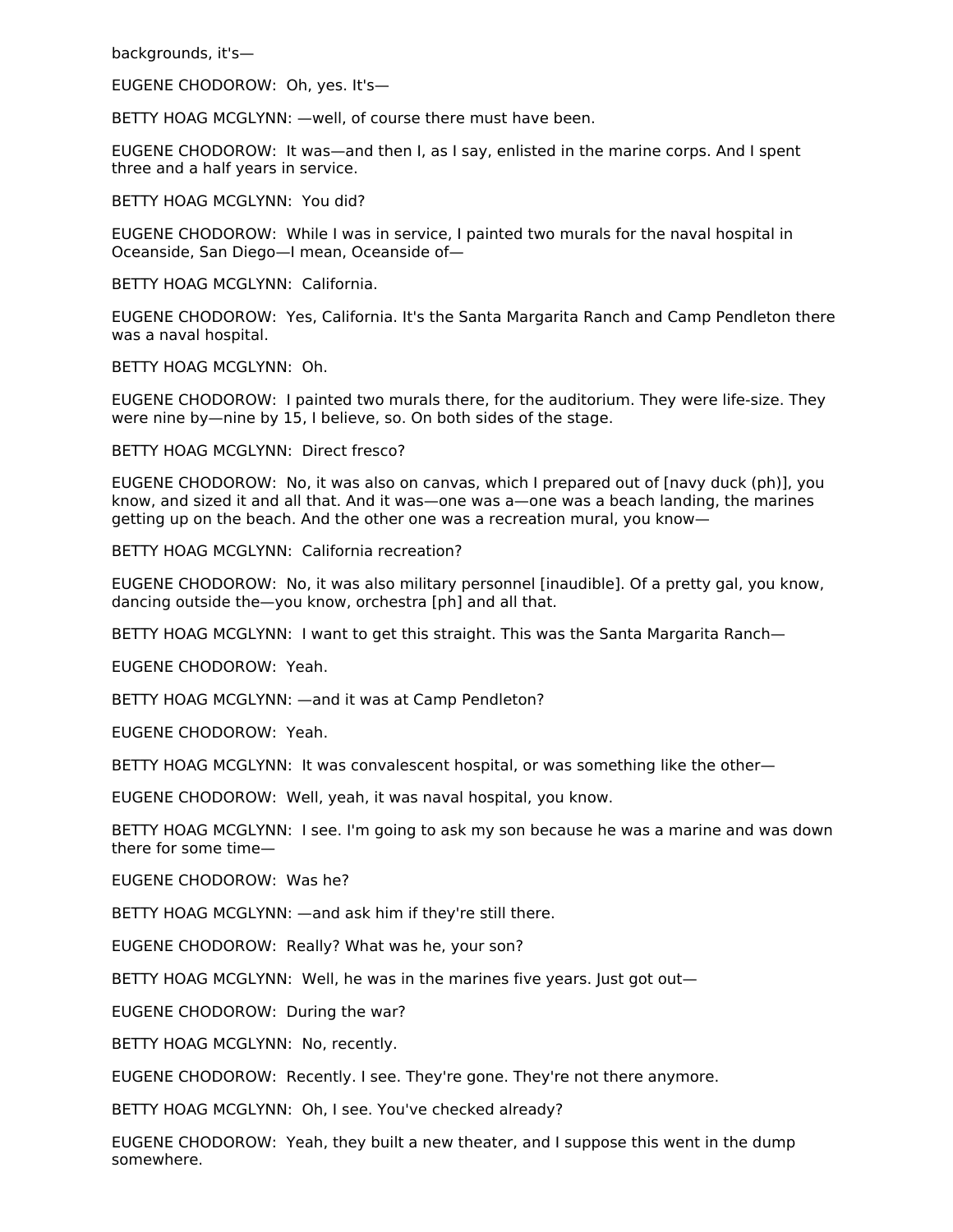BETTY HOAG MCGLYNN: I hope not.

EUGENE CHODOROW: I suppose so, sure, it went. But it was—there were less-effective murals, you know? I mean, I made a lot of marines and naval personnel posing for it, and I might add, there was a interesting incident that you might be interest to know, that the sketch again, you know, I somehow controversy always follows my work, [Betty Hoag McGlynn laughs]—I don't know why. But the sketch was accepted, you know, and this captain accepted the sketch. In this beach landing mural, on the left-hand side, there was this here corpsman giving a blood transfusion to a marine on the beach. And I had a Negro corpsman giving this blood transfusion.

BETTY HOAG MCGLYNN: [Inaudible].

EUGENE CHODOROW: Now, it started quite a dissention about it, you know.

BETTY HOAG MCGLYNN: Because he was Negro?

EUGENE CHODOROW: Because he was Negro. In fact, the chaplain came over and said, Look, Chodorow, don't you think the logical thing here should be that the chaplain should be giving [laughs] the blood transfusion?

BETTY HOAG MCGLYNN: Yes, isn't that strange?

EUGENE CHODOROW: Yeah. And I said, Well, no. I said, That was accepted. The sketch was accepted with a Negro obviously in the sketch. Well, to make it short, you know, the fellow who posed for it—the model for that, he was shipped overseas, you know, right that same week.

BETTY HOAG MCGLYNN: The Negro who had posed for it?

EUGENE CHODOROW: Yeah.

BETTY HOAG MCGLYNN: Yeah.

EUGENE CHODOROW: And from then on, I couldn't find a model, you know? [Betty Hoag McGlynn laughs.] They shied away from me. Yeah.

BETTY HOAG MCGLYNN: Oh. You mean the other Negro marines on the base didn't want to get into the controversy?

EUGENE CHODOROW: Well, [inaudible] [the U.S. from the naval (ph)]—from the [inaudible]. And, you see, this was in the naval hospital, so.

BETTY HOAG MCGLYNN: Mm-hmm [affirmative]. I see. Well, you should have told that chaplain or anyone else that the first military personnel to die in America in a war was a Negro man.

EUGENE CHODOROW: Ah, well, I—

BETTY HOAG MCGLYNN: [Laughs] Revolutionary—that war, that would have stopped them.

[00:09:52]

EUGENE CHODOROW: There was no arguing about it. I mean, I was doing the job, and I thought it was—that's the way it was, you know? In the recreation mural, there was also a Negro band, you know, which was playing. And it was very interesting, the night after the murals were finished, they were inaugurated, it had, you know, an opening and so on. And one day, actually, I kind of looked to see this thing, it's a very interesting thing for an artist that, somehow, the thing repeated itself. Right outside of naval hospital, there appeared a Negro band. I don't know, it came off a boat or something, and I believe this conductor, he knew that I was there—

### BETTY HOAG MCGLYNN: Oh?

EUGENE CHODOROW: —and he said to these guys, they started playing outside, and little by little, these WAVES and [inaudible] come together, then started dancing. And a thing that never happened before, you know, come to life.

BETTY HOAG MCGLYNN: Yeah. It had been in your mural first, and then it happened.

EUGENE CHODOROW: Yeah, yeah. And, I mean, these people are kind of playing up to it, you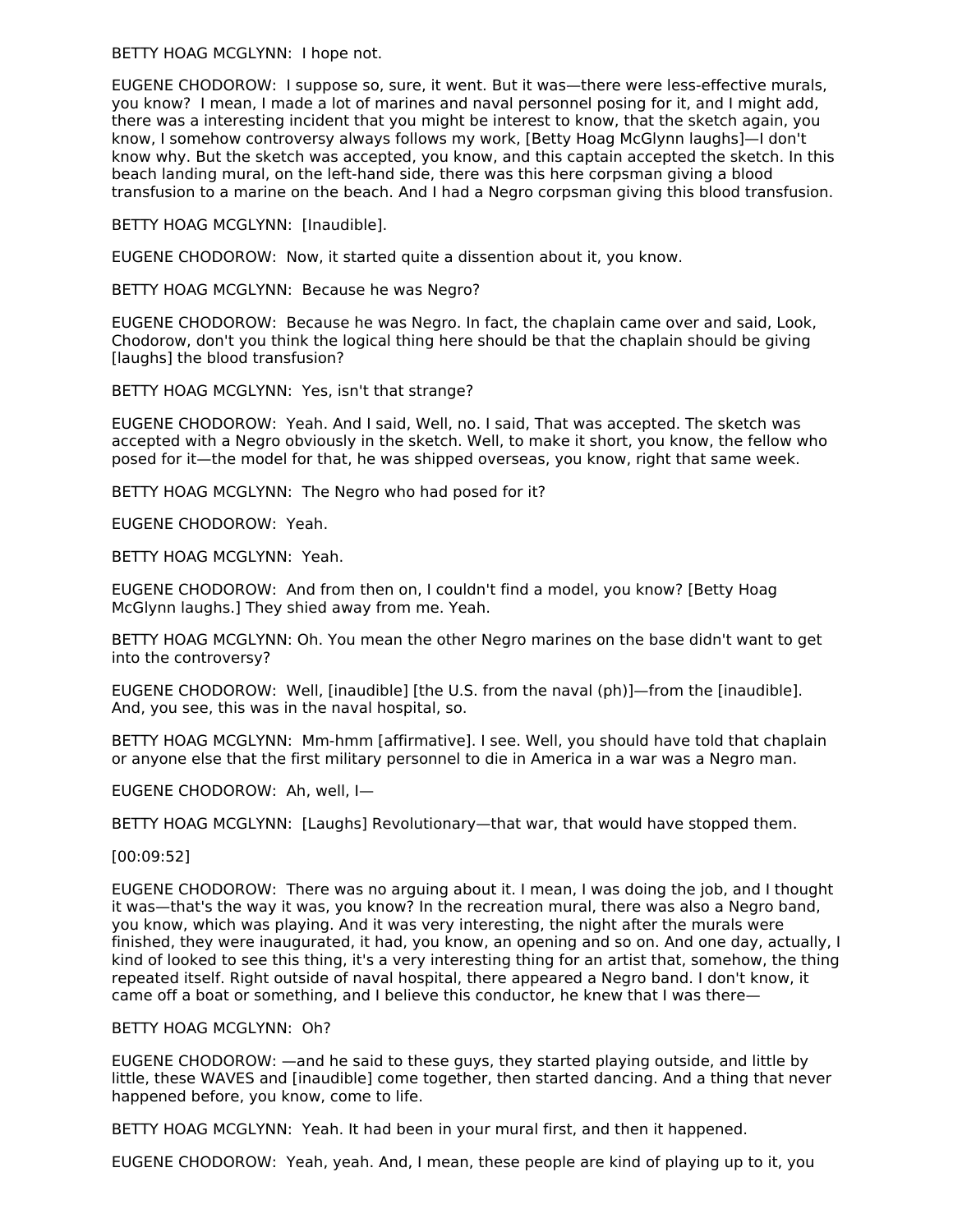know, they saw that, and they acted up to it.

BETTY HOAG MCGLYNN: Yeah. They realized—

EUGENE CHODOROW: Yeah.

BETTY HOAG MCGLYNN: That must have been a thrill for you.

EUGENE CHODOROW: It was, yeah.

BETTY HOAG MCGLYNN: Yeah. That was nice. Well, you must have been shipped overseas, weren't you?

EUGENE CHODOROW: Yes. You see, it was just a stopover for me because I was just about to go out to a replacement at that time, when I landed in this naval hospital with an appendix. I don't know. Might [inaudible] psychosomatic [they laugh]. I should—I didn't want to go, but this appendix really saved me.

BETTY HOAG MCGLYNN: Convenient time.

EUGENE CHODOROW: Convenient time because, by the time I got overseas, that time, I was out of the shooting.

BETTY HOAG MCGLYNN: I see.

EUGENE CHODOROW: You see?

BETTY HOAG MCGLYNN: You went to the Philippines, didn't you?

EUGENE CHODOROW: No.

BETTY HOAG MCGLYNN: Because Ted Gilien said he met you at some place. I thought he said the Philippines.

EUGENE CHODOROW: No, we met in Nagasaki.

BETTY HOAG MCGLYNN: Nagasaki.

EUGENE CHODOROW: Yes.

BETTY HOAG MCGLYNN: Then you were sent to Japan for [inaudible].

EUGENE CHODOROW: Sent to Guam. Saipan, Guam. And then to—landed—we were the first to land in Nagasaki. When we came in there, the city was broken up and bombed, you know, just full of radiation, whatnot.

BETTY HOAG MCGLYNN: This was right after the bombing, yeah.

EUGENE CHODOROW: Yeah, we were there about a month after the bomb was released. In fact, I always suspected that some us there were sort of guinea pigs in a way, you know, because we lived right close to this deep pit, this bomb crater, you know, where it fell. And, you know, I didn't know anything about it, you know, there is such a thing as danger radiation. We were not told.

BETTY HOAG MCGLYNN: They hadn't told you?

EUGENE CHODOROW: And I used to go out there and sketch and sit on all those stones there, and I can see now, I suppose, radiation were just oozing all over the place.

BETTY HOAG MCGLYNN: Did it ever hurt you? You never had any reaction that you know of, did you?

EUGENE CHODOROW: Well, I don't know. I suppose I might have gotten some of it, I suspect. But, you know, that time we were—we watched the Japanese come by, and when they'd get to the atomic area, they just started to trot, you know, and just complete columns of people just running along, and I couldn't understand it. [Inaudible.]

BETTY HOAG MCGLYNN: What they were running from [laughs].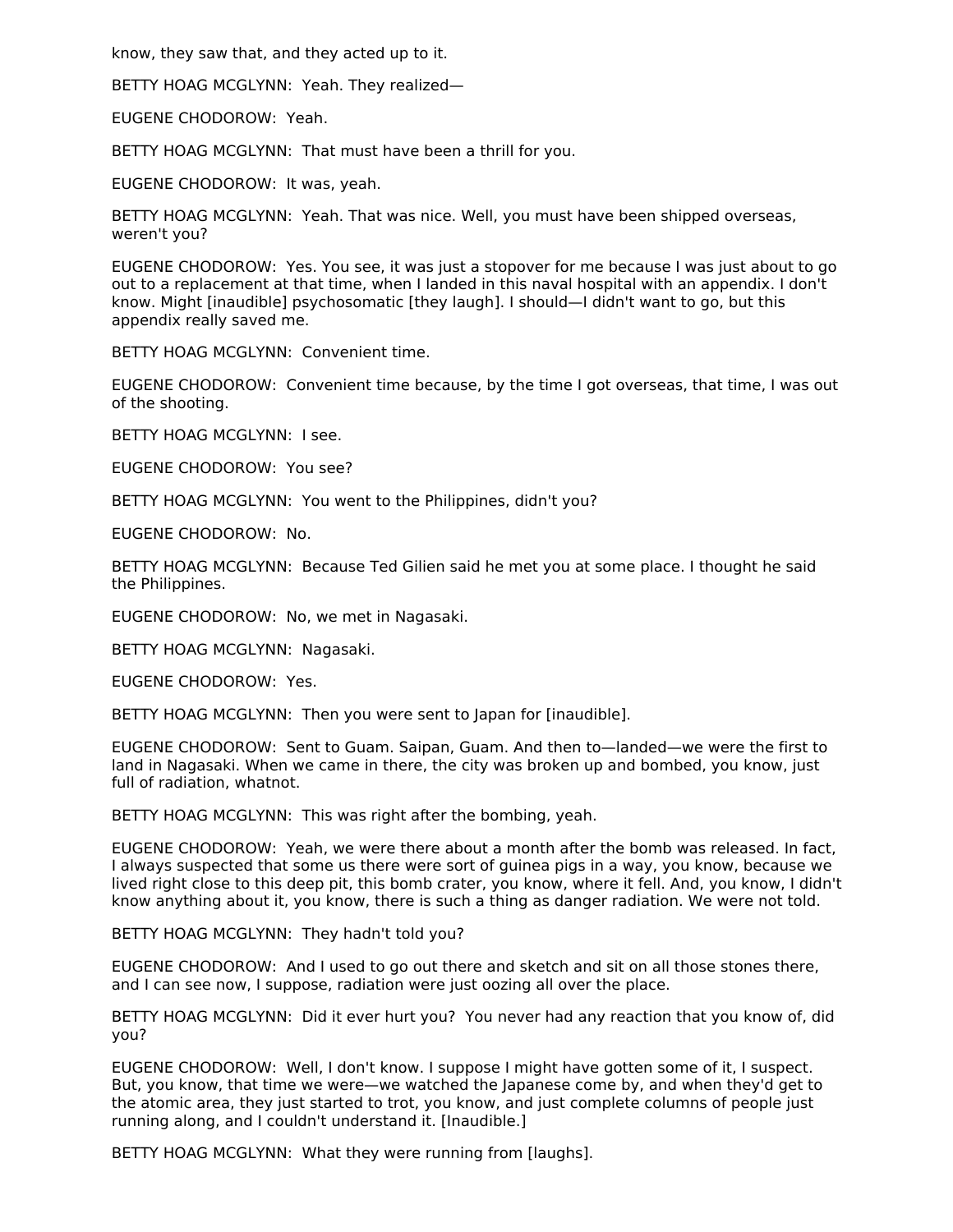EUGENE CHODOROW: They knew what they were running from—

BETTY HOAG MCGLYNN: Yeah.

EUGENE CHODOROW: —and we didn't know about it, you know? In fact, Ted and I went out a couple of times, and we sketched, you know, [inaudible] bombed-out torpedo factory, and—who knows.

BETTY HOAG MCGLYNN: Now, this is Ted Gilien you mean?

EUGENE CHODOROW: Yeah.

BETTY HOAG MCGLYNN: He was asked to do paintings and drawings of that period. Were you, or were you just sketching on your own? The marines hadn't asked you to do war illustrating?

EUGENE CHODOROW: No, no. I was—I was in the reproduction section there, and we were, you know, mapping sections, and it was just a job to fill my [inaudible], you know, I didn't [inaudible] that sort of work got to [inaudible].

BETTY HOAG MCGLYNN: You mean it was maps and charts [inaudible]?

EUGENE CHODOROW: Yes, yes.

BETTY HOAG MCGLYNN: I was thinking of Boris Deutsch's illustrations that time. Did you get pictures of that, what the atomic bomb can do to you [What Atomic War Will Do to You]? He was another Russian artist. You probably know him here, don't you?

EUGENE CHODOROW: Yeah, I know Deutsch, yeah.

BETTY HOAG MCGLYNN: Because he came from near Odessa, I believe.

EUGENE CHODOROW: Did he?

BETTY HOAG MCGLYNN: I believe so.

EUGENE CHODOROW: I met him one time. I did not much talking to him.

BETTY HOAG MCGLYNN: Very nice person. He had come through Siberia and come to Nagasaki on his way to the United States as a very young man.

EUGENE CHODOROW: Oh?

[00:15:00]

BETTY HOAG MCGLYNN: And so, it was the first, you know, Western town that he'd seen, and he was very impressed with it. So, after this happened, he did that painting, which one was [inaudible].

EUGENE CHODOROW: Oh yeah, I remember, yes. Uh-huh [affirmative], uh-huh [affirmative]. Yeah.

BETTY HOAG MCGLYNN: [Inaudible] tragic—

EUGENE CHODOROW: Yes, yes. I—

BETTY HOAG MCGLYNN: I mean it struck him especially tragically.

EUGENE CHODOROW: Sort of a figure of a—figure of one or—I just can't remember,

BETTY HOAG MCGLYNN: [Inaudible] a woman with a—

EUGENE CHODOROW: Yeah.

BETTY HOAG MCGLYNN: Well. Let's see. I'd better get you back again. The war—you were there when the war ended and came back to California, right?

EUGENE CHODOROW: Yes, came back here, and settled down here, and been here ever since. So—oh yeah, I went to Paris for a while.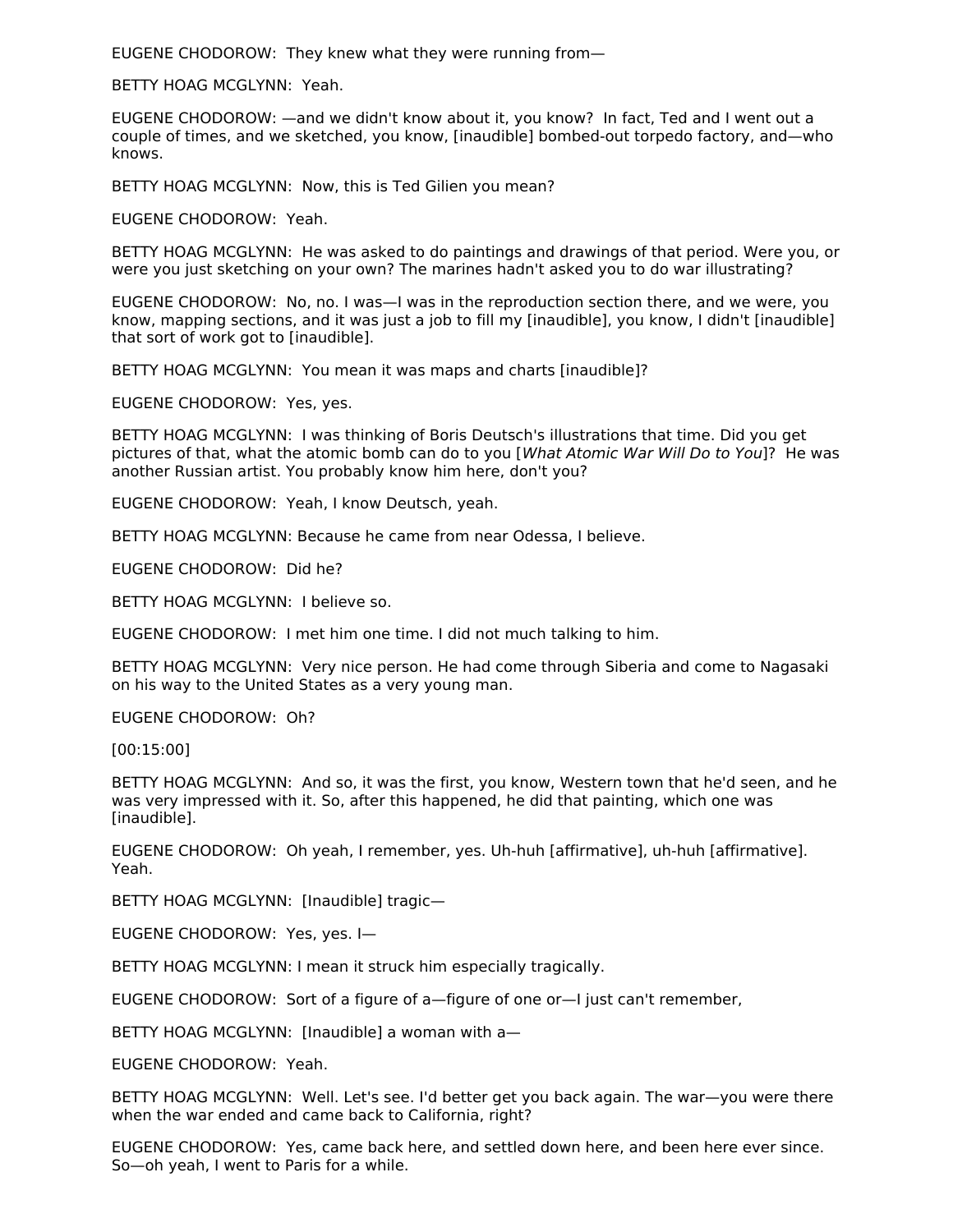BETTY HOAG MCGLYNN: Were you studying there?

EUGENE CHODOROW: Yes, I too went on the G.I. Bill, took me a year in Paris with Zadkine. Ossip Zadkine, a sculptor.

BETTY HOAG MCGLYNN: Oh. Now, he was up in San Francisco, isn't he?

EUGENE CHODOROW: No, Zadkine was never on the West Coast, no. Zadkine is a—is a French-Russian sculptor. One of the first cubists, a contemporary of Picasso and Lipchitz and all that.

BETTY HOAG MCGLYNN: I see.

EUGENE CHODOROW: And he still is sort of, I mean, mainly cubist, he hasn't changed too much.

BETTY HOAG MCGLYNN: Were you studying as a student with him, or as a friend together?

EUGENE CHODOROW: Yes, I was a student—

BETTY HOAG MCGLYNN: [Inaudible.]

EUGENE CHODOROW: —on the G.I. Bill. Actually, this was the first time I went into sculpture.

BETTY HOAG MCGLYNN: I was going to ask you when it started because this has all been painting before that.

EUGENE CHODOROW: I'd done sculpture before, but—I'd done some constructions and, you know, when I was still on the Project. And—but to get any formal education, you know, was when I went to Zadkine.

BETTY HOAG MCGLYNN: Had you done anything for the Project, or just at that time?

EUGENE CHODOROW: For the Project, no. I did—I did a few things. I think one of them went on the Project, yeah. I don't know what happened to it. Some of it construction, you know?

BETTY HOAG MCGLYNN: You mean welded parts?

EUGENE CHODOROW: No, no, it was—it was wood. I didn't know at that time about welded for anything, but this was a carved, band-sawed wood, and it was done on a sort of a idea of a musical instrument, you know? And I believe that stayed on the Project. So, I did a few more constructions during that time, and then moving to California, they were lost in New York.

BETTY HOAG MCGLYNN: Oh, that's too bad.

EUGENE CHODOROW: They were nice things too, yeah.

BETTY HOAG MCGLYNN: Maybe they'll turn up someday.

EUGENE CHODOROW: Oh, I don't know.

BETTY HOAG MCGLYNN: You came back and have lived in the Silver Lake area ever since.

EUGENE CHODOROW: Well, as I said, in '50 I went off to Paris for a year, and it was— then I came back and have been here all this time.

BETTY HOAG MCGLYNN: A young man who is going to UCLA, doing graduate work, I believe his name is Mr. Erday [ph], from Israel, has been writing his thesis for his master's, I believe in theater arts, about you. He has been making a documentary film about your life and your work, and this is going to be shown in the home of a friend of his, a Dr. Cutler [ph] in Hollywood next Sunday night, and he has invited me to come see it. I'm curious to know more about it. Would you like to make any comments about the picture?

EUGENE CHODOROW: Well, I have a copy of the picture. I don't have a projector here to run it. I only saw that one time, and I bought this off Erday [ph]. I paid him for it, when I did a piece of sculpture.

BETTY HOAG MCGLYNN: Oh, for the film itself?

EUGENE CHODOROW: Yes. Total came to about \$225.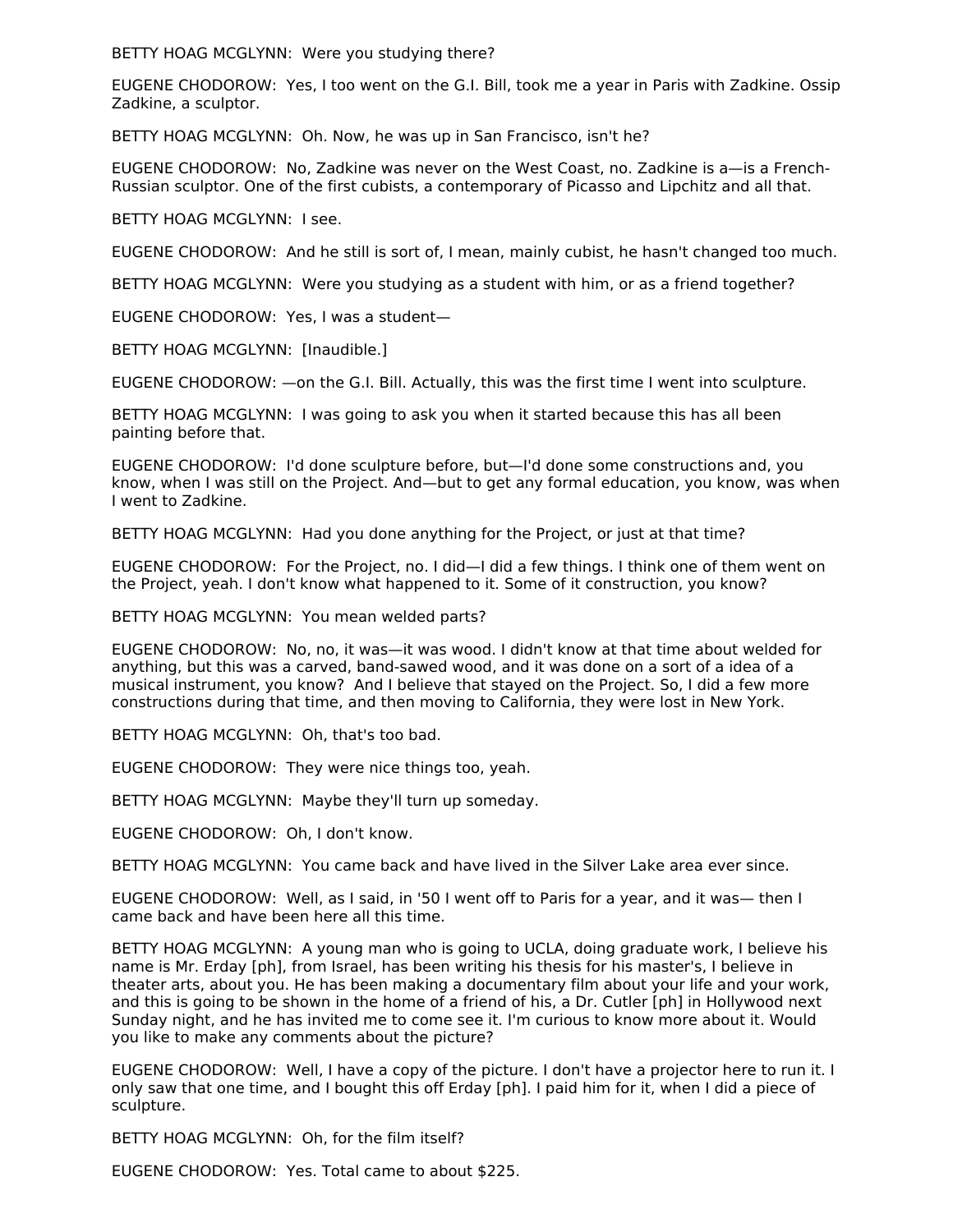BETTY HOAG MCGLYNN: My goodness.

EUGENE CHODOROW: To help a young fellow out, you know. And I don't—I can't make up my mind yet. I sure would like to run it and to see, but it seems like it's—it isn't the—first, [inaudible] he chose very little of my sculpture? Primary idea was to show the sculpture, you know?

BETTY HOAG MCGLYNN: Of course, it would be.

EUGENE CHODOROW: And actually, the whole thing he shows it is maybe one figure, which there is a musician there, and the rest of it is the fellow went into sort of psychological dealings there, you know? I mean didn't make a documentary of me, but sort of creation of this Erday [ph]. I mean, that's what it seems to me. I have to study the film more. I'm quite disappointed about it.

[00:20:30]

BETTY HOAG MCGLYNN: Well, it's sort of a psychological study of you as a man and an artist.

EUGENE CHODOROW: Yeah, sort of a psychological view of—you know, where he brings in my father there, and all kinds—which I was—this is my recording, you know, but I was telling you about my childhood and, in other words, he picked out just certain things out of context there, which you could have. I am disappointed in the film. I really am.

BETTY HOAG MCGLYNN: That is too bad.

EUGENE CHODOROW: Yeah.

BETTY HOAG MCGLYNN: Are you going to be there to see it Sunday night, with that group?

EUGENE CHODOROW: I might. I don't know. I might.

BETTY HOAG MCGLYNN: I wondered if you would mind if I took my tape recorder and made a tape of it and send into the Archives.

EUGENE CHODOROW: Well, why would that be important? I think if it's no good, it's no good, you know?

BETTY HOAG MCGLYNN: No, I thought, possibly, I could do that and then have—and play it for you and have you tell me the parts that aren't right and correct them, so we'd have the right thing sent into the Archives in case they had a copy of it.

EUGENE CHODOROW: You know something, I am pretty well disgusted with this whole recording altogether, you know? [Betty Hoag McGlynn laughs.] I mean I just want to be left alone, you know?

BETTY HOAG MCGLYNN: You don't. Yes.

EUGENE CHODOROW: I don't want to be bothering and all kind of things being made up on my account, and so, I don't feel it's—it isn't right, you know?

BETTY HOAG MCGLYNN: Mm-hmm [affirmative.] So, you would not want to have [inaudible]—

EUGENE CHODOROW: No, I don't want any—

BETTY HOAG MCGLYNN: [Inaudible.]

EUGENE CHODOROW: —notoriety like that, you know?

BETTY HOAG MCGLYNN: You're right. Did he write the script for it himself and narrate it himself?

EUGENE CHODOROW: There is no narration in this part at all there. It's all, you might say, he took cuts of recordings of me, you know, and put them together, but I sort of walked away from it with a very low feeling, you know, for this whole thing.

BETTY HOAG MCGLYNN: I mean, these were recordings of your voice?

EUGENE CHODOROW: Yes.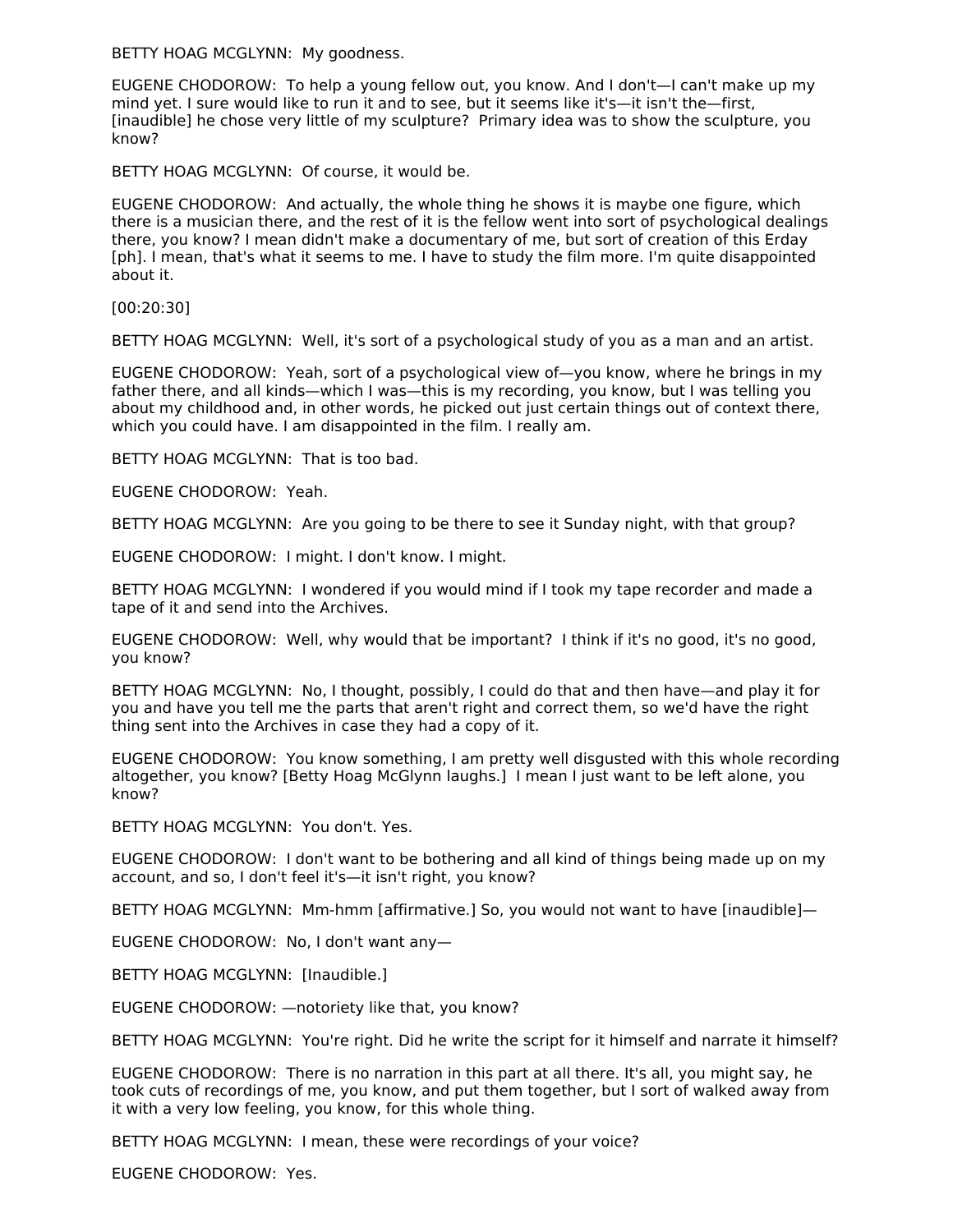BETTY HOAG MCGLYNN: And then did he come out here and prowl around and take photographs of you at work?

EUGENE CHODOROW: Yes, I mean, well, I was perfectly willing because I understood this was to be, you know, a usual documentary of an artist.

BETTY HOAG MCGLYNN: Sure, he should be interested in that.

EUGENE CHODOROW: But it seems to me like this is—well, you'll have to see it for yourself, and I would like your opinion. So, tell me after you've seen it.

BETTY HOAG MCGLYNN: I would—I will call you after I do.

EUGENE CHODOROW: I want to know what you think of it. Maybe I'm all wrong, but it's not what I expected.

BETTY HOAG MCGLYNN: Is he working under Dr. Grey [ph], or do you know? Dr. Grey [ph] is head of the theater arts, I believe, at UCLA.

EUGENE CHODOROW: I don't know. I don't know any of his connections. I really don't.

BETTY HOAG MCGLYNN: He's a friend and former neighbor of mine. I thought I might talk to him about it and see what he thinks.

EUGENE CHODOROW: Oh, I see.

BETTY HOAG MCGLYNN: I mean, about the man's work. It would be interesting to know what the approach was, wouldn't it?

EUGENE CHODOROW: I see, I see. Well, it's no use for me to say anything now. [Betty Hoag McGlynn laughs.] I have to kind of—myself, you know, to find out more about it, you know—I do not own the film—and see what's what, you know?

BETTY HOAG MCGLYNN: Well, I'll talk to you again after Sunday night. Mr. Chodorow, do you teach at all?

EUGENE CHODOROW: Oh, once in a while I do.

BETTY HOAG MCGLYNN: Just privately?

EUGENE CHODOROW: I have a couple students here and there, you know, but—

BETTY HOAG MCGLYNN: Because many of the artists are in some of the art schools. We have so many around—

EUGENE CHODOROW: Yeah, I know.

BETTY HOAG MCGLYNN: —and I thought perhaps you were teaching.

EUGENE CHODOROW: No, no. I stick here on my own.

BETTY HOAG MCGLYNN: And where do you usually exhibit your things? Do you have a gallery, or [inaudible]?

EUGENE CHODOROW: Yeah, I have a gallery here, [inaudible] Gallery Levine [ph] you know, there. And he sells one occasionally for me.

BETTY HOAG MCGLYNN: Is that on La Cienega?

EUGENE CHODOROW: On Beverly Boulevard.

BETTY HOAG MCGLYNN: Beverly Boulevard, I knew I was [inaudible].

EUGENE CHODOROW: Near [inaudible].

BETTY HOAG MCGLYNN: Well, before I end the tape, there's one question I always like to ask the artist. What do you think that the value of the Project was to American art, either good or bad, as you look back on it now, and the influence that it had on them?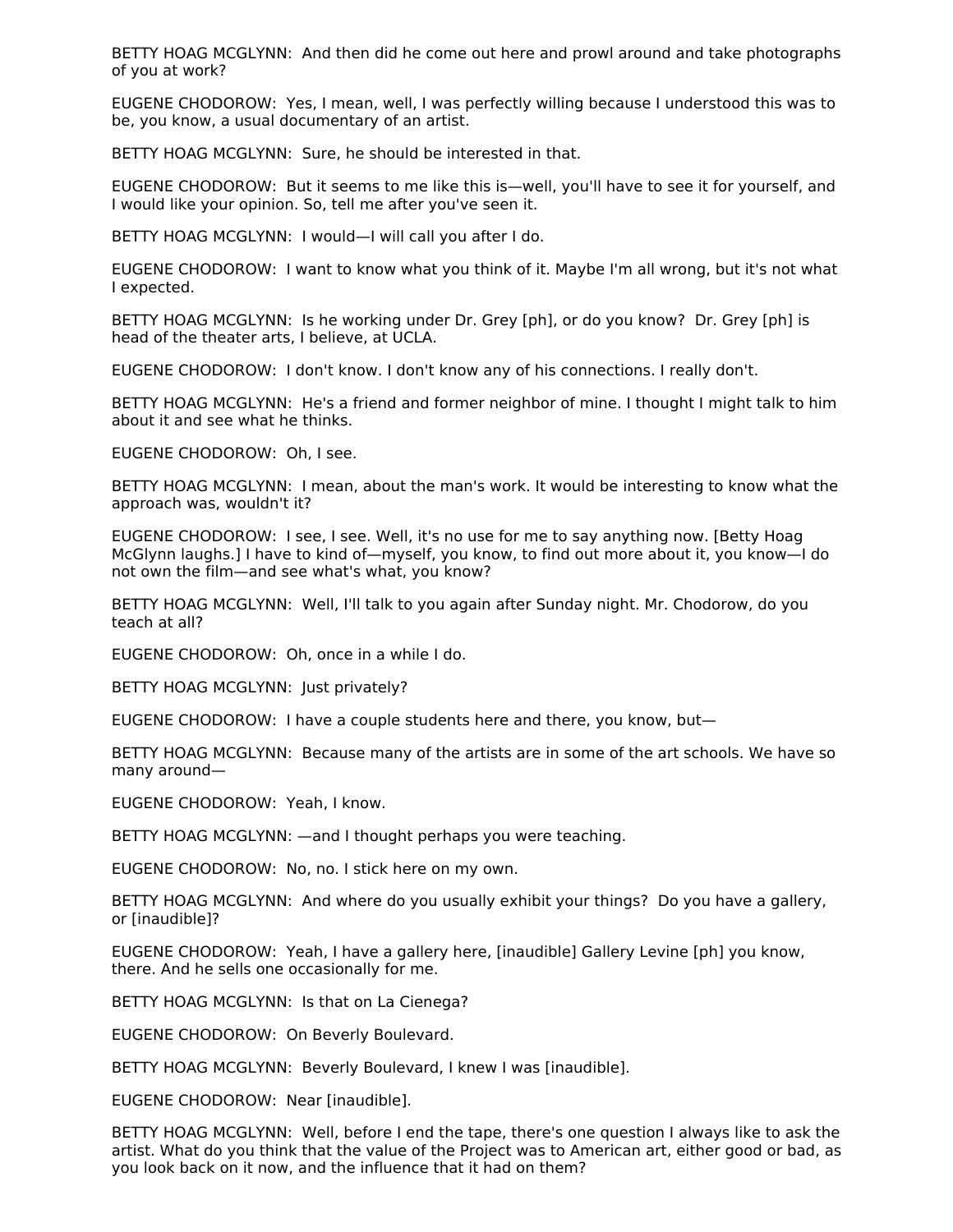EUGENE CHODOROW: Well, it was great. I mean, it was—it was as you said before, it's the beginnings of this American flourish in the arts, you know, the beginning of it. There was a lot of bad. There was a lot of good. I mean, we can't say that everybody were geniuses, [they laugh] you know, that [inaudible] masterpieces. There was a lot of junk done on the Project too, you know, which is—but, however, you have, you know, some fine, great names came through, Ben Shahn and de Kooning, and well, all this New York school, you know, started from there.

[00:25:28]

BETTY HOAG MCGLYNN: Certainly had [inaudible] there.

EUGENE CHODOROW: Yes. Well, you know, Pollock as well.

BETTY HOAG MCGLYNN: Did you think that these people influenced the younger painters who were on the Project at the time? Most of them were pretty young then too. They were just finding their way [inaudible]. [Cross talk.]

EUGENE CHODOROW: Yeah, they were—each one was looking, and all this was evolving, don't you see. I mean, for instance, if take Phil Guston, you know, he started in—Phil Guston started in the Project was a realist, you know?

BETTY HOAG MCGLYNN: As a realist, was he?

EUGENE CHODOROW: He was a very fine draftsman, you know, I mean, terrific draftsmanship, you know, realistic renderings and whatnot. And, you know, what Phil Guston is doing today, you know, and it was a complete switcheroo, you know?

BETTY HOAG MCGLYNN: It's pretty abstract now. He started here, did you know that?

EUGENE CHODOROW: Yes, I understand that he comes from here, yeah.

BETTY HOAG MCGLYNN: Well, that's interesting. Of course, we know it fed a lot of people at the time. They needed it too, but it seems to me that the important influences are just beginning to be felt, just beginning to realize how really wonderful it must have been. So many of the artists have told me what happy times they were, the rapport among the artists. Do you remember that in the New York area?

EUGENE CHODOROW: Yes, there was. I mean, we had—we had things that we haven't got here, maybe. Possibly, there is some starting here too, but we used to meet a lot outside. We used to get together in the restaurants, cafeterias, and talk and discuss work [inaudible]. In a way, I was —being that I was in charge of a project, you know, I might have—I might have been standing off to the side a bit, you know.

BETTY HOAG MCGLYNN: Of course, you couldn't—

EUGENE CHODOROW: But it was a nice time, alright. I mean, the Artists' Union, very powerful force, you know, and the organization of the artists.

BETTY HOAG MCGLYNN: Were you active in that at all?

EUGENE CHODOROW: Oh, I was a member of the union. And whatever struggles the union had I came along with them.

BETTY HOAG MCGLYNN: I guess all the artists—I must have interviewed several—have told me.

EUGENE CHODOROW: Oh, yeah.

BETTY HOAG MCGLYNN: And in Chicago, too. They had a union form there.

EUGENE CHODOROW: [Inaudible.] Yeah, Kent, Rockwell Kent was in charge of the union—

BETTY HOAG MCGLYNN: In New York?

EUGENE CHODOROW: [Inaudible]—in New York. In fact, he stood up for me when the murals were burned, you know?

BETTY HOAG MCGLYNN: Oh, did he really?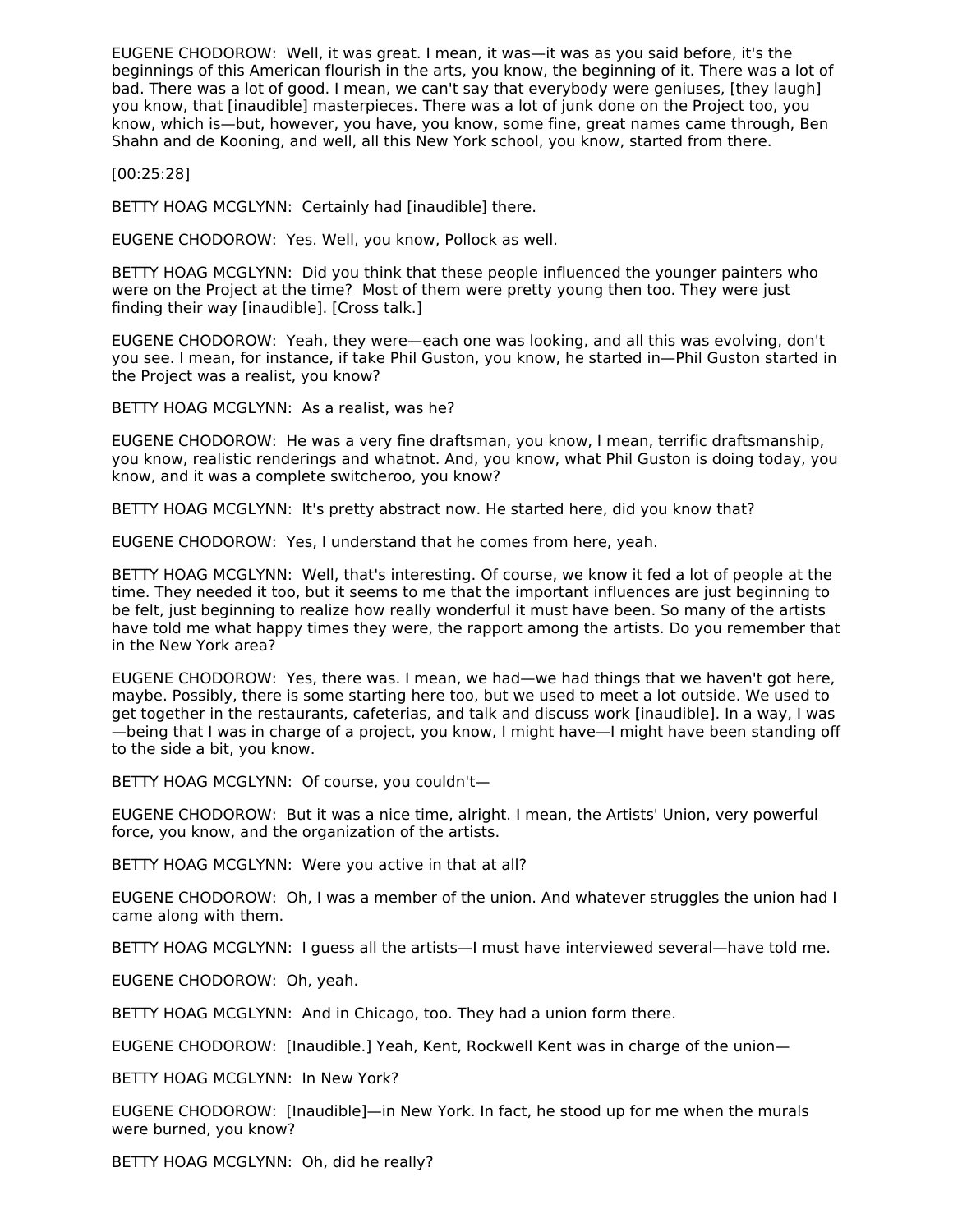EUGENE CHODOROW: Yes.

BETTY HOAG MCGLYNN: You mean, how could he stand up and do it—

EUGENE CHODOROW: Well, I mean—

BETTY HOAG MCGLYNN: —or did he talk or write about it afterwards [inaudible]?

EUGENE CHODOROW: He wrote about it, so—well, that's it.

BETTY HOAG MCGLYNN: Well, I certainly have appreciated the interview. Is there anything you would like to add to it before we stop?

EUGENE CHODOROW: That somehow, it's a—you know, the similarities that—there was this time when those murals were finished, you know, at that time, and the Second World War was coming in, and somehow—how many years is it since now? 40, 60, 25 years.

BETTY HOAG MCGLYNN: Yes, it has been.

EUGENE CHODOROW: 25 years, somehow. Things are still not so good. Wars going on again.

BETTY HOAG MCGLYNN: It's hard to understand, yeah.

EUGENE CHODOROW: You know, you have cycles just keep on going.

BETTY HOAG MCGLYNN: Well, I hope it doesn't take a war to get another art project started, but I certainly would like to see some such thing for the artists in our country—

EUGENE CHODOROW: [Inaudible], yeah.

BETTY HOAG MCGLYNN: —I hope it comes through peace.

EUGENE CHODOROW: I wonder how it would work out again. Don't actually—today the artists are—I mean, today artists became a commodity that is valued, you know, that has organized money behind it, you know? It's quite a big jump from the Project days.

[00:30:15]

BETTY HOAG MCGLYNN: Yes.

EUGENE CHODOROW: You know, the artist is not a poor artist, anymore, you know? That's gone.

BETTY HOAG MCGLYNN: I think the Project helped that a lot, too. It made people appreciate their artists more than they ever had, don't you?

EUGENE CHODOROW: Oh, yes, yes.

BETTY HOAG MCGLYNN: Incidentally, before we stop, too, I spoke to your wife on the telephone, and she told me that she was on the Project—

EUGENE CHODOROW: She was, yeah.

BETTY HOAG MCGLYNN: —for a while. Was it on the Art Project that she filled in?

EUGENE CHODOROW: Yes, I went off, you know, I went off. I went up to Chicago that time, and she, you know, needed a job to keep the family going, so she went in, and she was on the Project for about three, four months, maybe.

BETTY HOAG MCGLYNN: Well, she said she wasn't an artist. Was she painting, or—

EUGENE CHODOROW: No, she was in the office force [ph].

BETTY HOAG MCGLYNN: Oh, I see. She wasn't in the Art Project then, just in the-

EUGENE CHODOROW: Yeah, in the art project, but as an office worker, yeah.

BETTY HOAG MCGLYNN: —but in the office. I see. Well, if she's here, do you think she'd like to